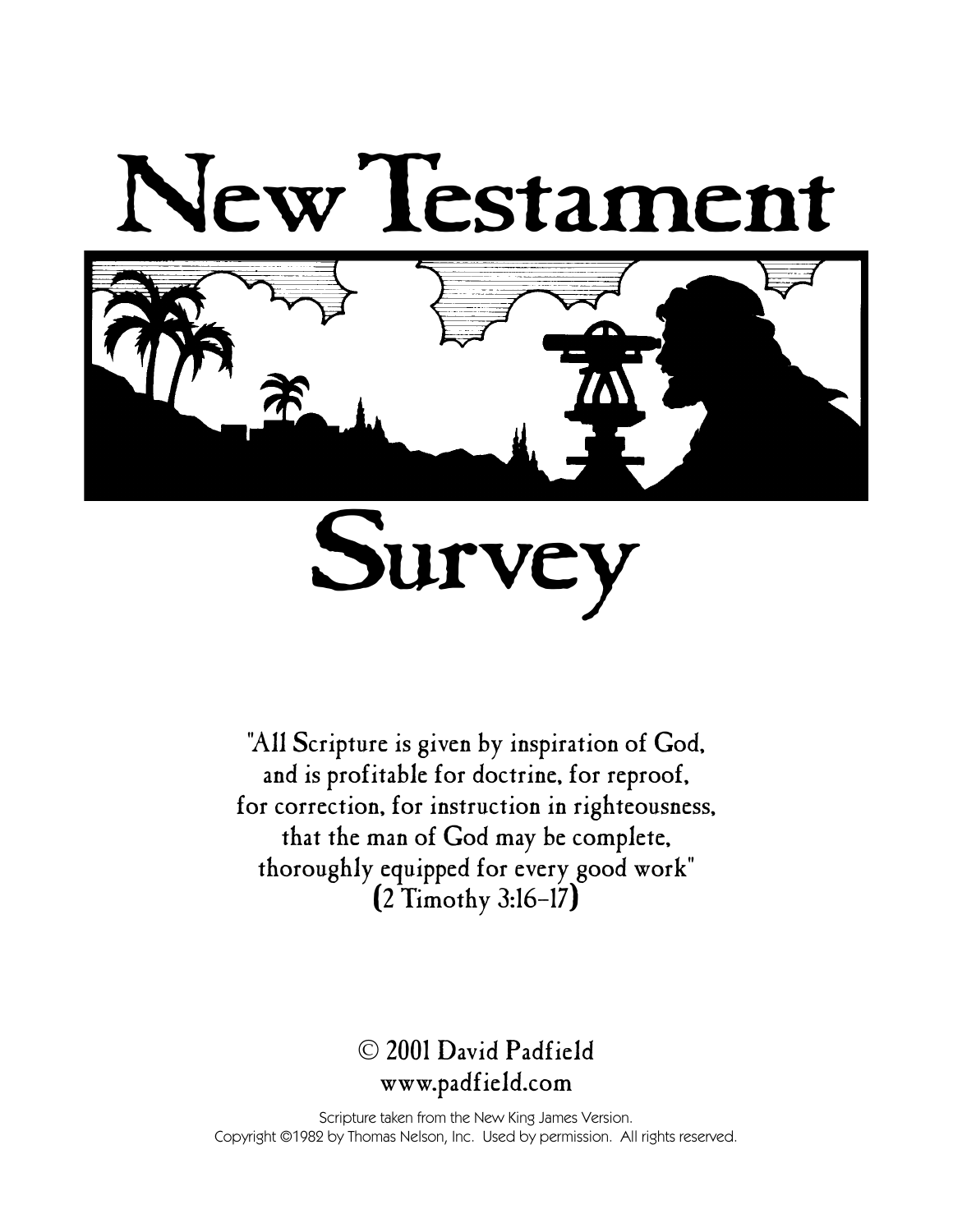# Why Are There Four Gospels?

CHRISTIANS OFTEN WONDER why there are four accounts of the life of Christ recorded in the New Testament. The basic answer is that the four gospels all tell us the same story, but *from four different viewpoints* and *to* four different audiences.

Let me illustrate this idea. Suppose a young family is standing on a street corner and witnesses an automobile accident. The father might tell you the make and model of the two cars involved. The mother might be able to tell you the color of the cars involved and the number of occupants. Their little boy witnessing the same accident might not know about the make or model of the cars, but he might be able to tell you about the puppy who was almost hit, while his little sister would only tell you about the baby doll that got thrown out of the first car at the time of impact. Now, who told the truth? They all told the truth, but from different viewpoints.

The gospel writers all tell us the same basic story about the life of Christ. However, while one writer might choose to emphasize the parables of Jesus, another writer might skip over the parables and dwell on the nature and character of our Lord. Putting all four gospel accounts together gives us a fuller and richer portrait of the life and work of Jesus the Messiah.

"Very often on stained glass

windows and the like the gospel writers are represented in symbol by the figures of the four beasts whom the writer of the Revelation saw around the throne (Revelation 4:7). The emblems are variously distributed among the gospel writers, but a common allocation is that the *man* stands for *Mark*, which is the plainest, the most straightforward and the most human of the gospels; the *lion* stands for *Matthew*, for he specially saw Jesus as the Messiah and the Lion of the tribe of Judah; the *ox* stands for *Luke*, because it is the animal of service and sacrifice, and Luke saw Jesus as the great servant of men and the universal sacrifice for all mankind; the *eagle* stands for *John*, because it alone of all living creatures can look straight into the sun and not be dazzled, and John has the most penetrating gaze of all the New Testament writers into the eternal mysteries and the eternal truths and the very **ELLITIN** mind of God. Many people find themselves closer to God and to Jesus Christ in *John* than in any other book

in the world." (William Barclay, *The Gospel Of John,* p. 1).

#### **Gospel Of Matthew**

Matthew was a Galilean Jew and is referred to as "Matthew the tax collector" (Matt. 10:2). It is the unanimous consent of the "church fathers" such as Irenaeus, Origien, Eusebius and Jerome that Matthew wrote his gospel in Hebrew and it was later translated into Greek.

While Matthew does not state the purpose of his book like John did (John 20:30–31), it is obvious to even the casual reader that he wrote to prove that in Jesus of Nazareth is to be found the fulfillment of all Messianic prophecy.

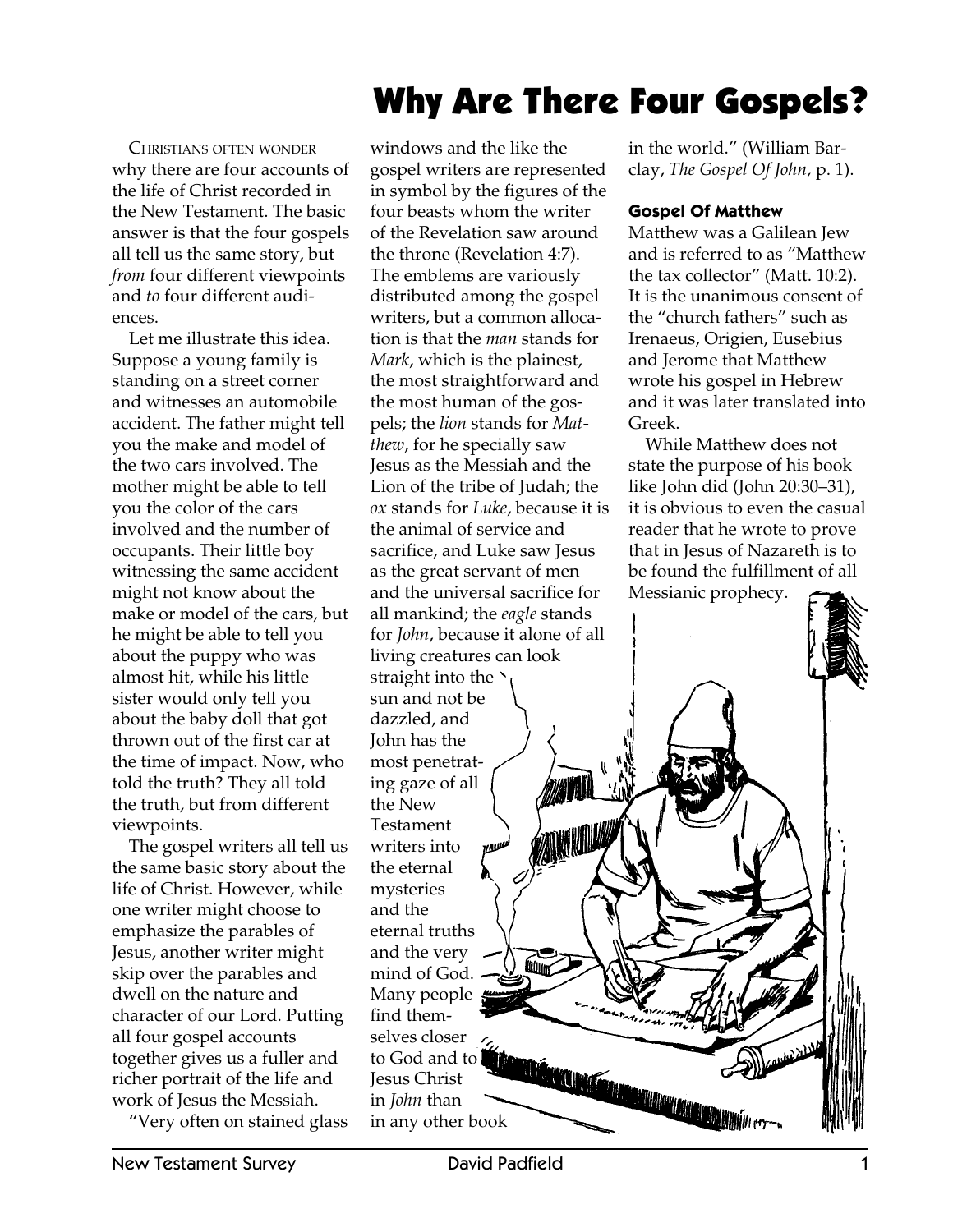Some have commented that the gospel of Matthew was written by a Jew, about a Jew, to other Jews—and this is certainly the case.

Try to picture a Greek opening the gospel of Matthew for the first time. Within the first few verses he would read of the genealogy of Christ. Among the Jews this would have seemed both logical and appropriate, but to a Greek it would have been unintelligible. He would also read of Jesus being the *Messiah*—a term which no Greek would have been able to fully comprehend. The point is that the gospel of Matthew was never intended for a Greek audience.

There are more than forty Old Testament passages quoted in Matthew in connection with even the minor events of the life of Christ. Matthew would often mention some minor detail in the life of Christ and then shows that the event was a fulfillment of prophecy. Matthew explains that Christ was born of a virgin "that it might be fulfilled which was spoken by the Lord through the prophet" (Matt. 1:22; Isa. 7:14). The chief priests told Herod that the Messiah would be born in Bethlehem, "for thus it is written by the prophet" (Matt. 2:5; Micah 5:2). When Herod ordered the slaughter of the innocent children, it was seen as a fulfillment of "what was spoken by Jeremiah the prophet" (Matt. 2:17; Hos. 11:1). John the Baptist prepared the way for Jesus, "for this is he who was spoken of

by the prophet Isaiah" (Matt. 3:3; Isa. 40:3).

Christ began His ministry in "Capernaum, which is by the sea, in the regions of Zebulun and Naphtali, that it might be fulfilled which was spoken by Isaiah the prophet" (Matt. 4:13–14; Isa. 9:1–2). Even the teaching method of Jesus was a matter of prophecy. Matthew explains that "Jesus spoke to the multitude in parables; and without a parable He did not speak to them, that it might be fulfilled which was spoken by the prophet, saying: 'I will open My mouth in parables; I will utter things which have been kept secret from the foundation of the world.'" (Matt. 13:34–35; Psa. 78:2).

The death of Christ on Calvary's cross was also a matter of prophecy, and Matthew goes into detail to explain this fact. Christ was betrayed into the hands of the enemy for thirty pieces of silver, as prophesied by Jeremiah (Matt. 27:9–10; Jer. 32:6–9). When He was crucified, the soldiers "divided His garments, casting lots, that it might be fulfilled which was spoken by the prophet: 'They divided My garments among them, and for My clothing they cast lots.'" (Matt. 27:35; Psa. 22:18). Even His words on the cross were a matter of prophecy, for there in agony He quoted the words of the Psalms 22, the Psalm of the cross, "'Eli, Eli, lama sabachthani?' that is, 'My God, My God, why have You forsaken Me?'" (Matt. 27:46; Psa. 22:1).

#### **The Gospel Of Mark**

The gospel of Mark was written to a Roman audience. If one verse could reflect the message of the book, it would be this: "For even the Son of Man did not come to be served, but to serve, and to give His life a ransom for many" (Mark 10:45). In the book of Mark Christ is presented as the ideal servant. Unlike Matthew, Mark does not give us the genealogy of Christ, for the genealogy of a servant is not important.

Since Mark was not writing to a Jewish audience, he had to explain Jewish customs and settings to his readers. Matthew tells us of the question the scribes and Pharisees had over the fact the disciples of Jesus did "not wash their hands when they eat bread" (Matt. 15:1–11). When Mark tells the same story he has to explain the washing of hands was a ceremonial cleansing, not the washing of dirt off the body. "For the Pharisees and all the Jews do not eat unless they wash their hands in a special way, holding the tradition of the elders. When they come from the marketplace, they do not eat unless they wash. And there are many other things which they have received and hold, like the washing of cups, pitchers, copper vessels, and couches." (Mark 7:3–4).

When Jesus predicted the destruction of the Temple, Mark tells us that Jesus "sat on the Mount of Olives opposite the temple" (Mark 13:3). Every Jew knew the Mount of Olives was "opposite the temple,"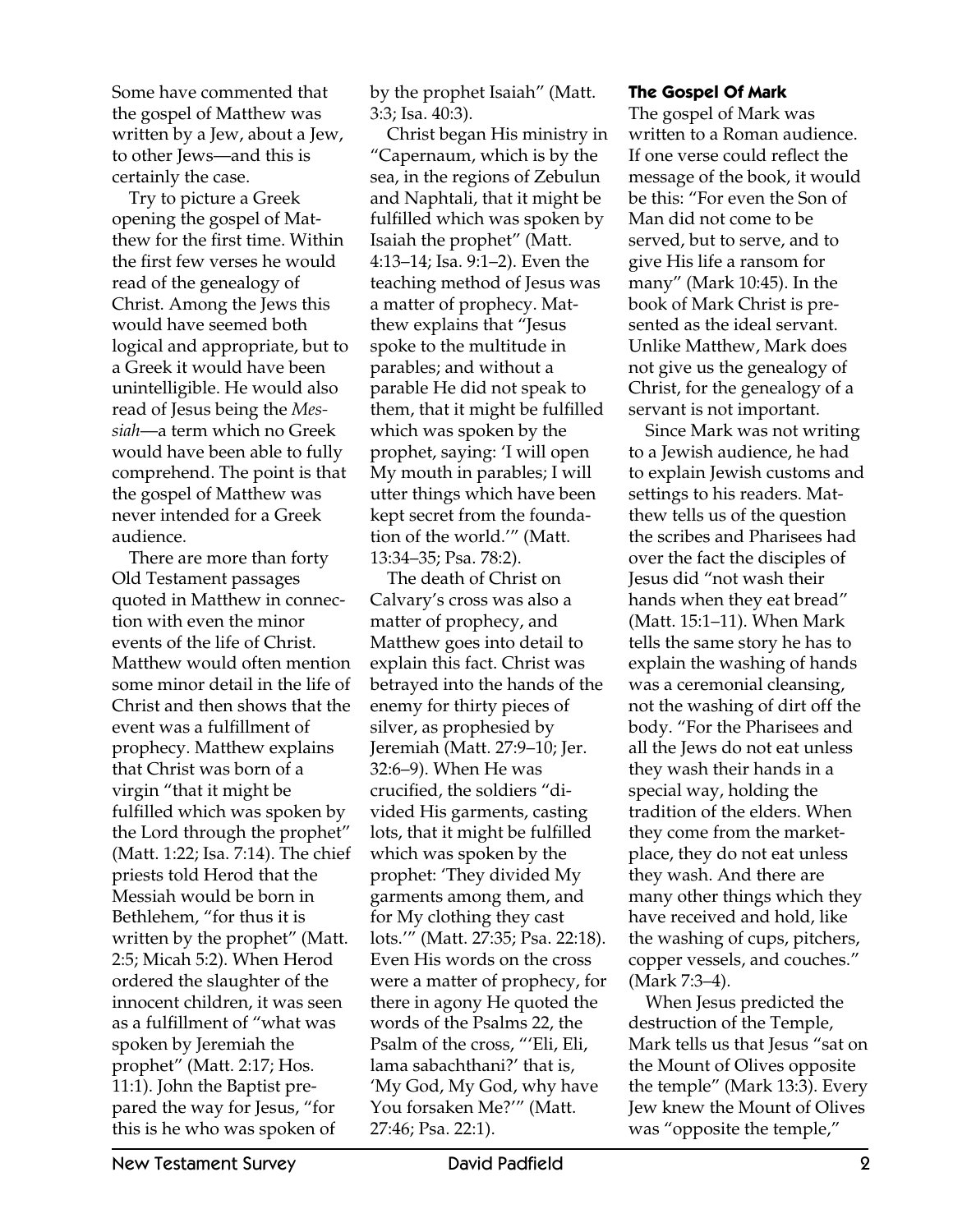but Roman readers would have had no idea as to its location.

Mark also has to explain the day of Unleavened Bread was "when they killed the Passover lamb," something every Jew would have known since birth, but about which a Roman would have been unfamiliar.

#### **The Gospel Of Luke**

Luke has the distinction of being the only Gentile writer in the Bible. He is referred to by Paul as "Luke the beloved physician" (Col. 4:14). It has been observed that preachers usually see men at their best, lawyers see men at their worst, and doctors see men as they really are. Luke sets forth the humanity of the Son of Man and presents in chronological order the life of Christ.

As a physician, he is more exacting in his use of language. When he refers to a leper he uses the exact medical term to describe the condition, i.e., "full of leprosy" (Luke 5:12). In Mark 3:1 we read of the man with the withered hand whom Jesus healed on the Sabbath—Luke adds it was his right hand which was withered, something a physician would note (Luke 6:6). It is also the physician who notes that in the Garden our Lord's "sweat became like great drops of blood falling down to the ground" (Luke 22:44).

"An example of Luke's care is the way in which he dates the emergence of John the Baptist. He does so by no fewer than six contemporary

datings. 'In the fifteenth year of the reign of Tiberius Caesar (1), Pontius Pilate being governor of Judaea (2), Herod being tetrarch of Galilee (3), and his brother Philip being tetrarch of the region of Ituraea and Trachonitis (4), and Lysanias tetrarch of Abilene (5) in the high priesthood of Annas and Caiaphas (6), the word of God came to John' (Luke 3:1, 2). Here is a man who is writing with care and who will be as accurate as it is possible for him to be." (William Barclay, *The Gospel Of Luke,* p. 3).

#### **The Gospel Of John**

Unlike the other gospel writers, John clearly states the purpose of his book. After describing the appearance of Christ to Thomas and the rest of the apostles, John writes: "And truly Jesus did many other signs in the presence of His disciples, which are not written in this book; but these are written that you may believe that Jesus is the Christ, the Son of God, and that believing you may have life in His name." (John 20:30–31).

The purpose of the gospel of John is to prove the Deity of Jesus Christ. Instead of giving the genealogy of Christ, John goes back into eternity to tell us that, "In the beginning was the Word, and the Word was with God, and the Word was God. He was in the beginning with God. All things were made through Him, and without Him nothing was made that was made. In Him was life, and the life was the light of men." (John 1:1–4).

"The humanity of Jesus Christ is genuine, as John makes clear, but it is not an ordinary human life that John discloses. It is that of one who before His incarnation existed with God, as very God (Jo. 1:1, 14, 18), and who came to earth to reveal the Father to men … If we wish to know God, look at Jesus Who has revealed Him in personal bodily form, in human personality, the actual combination or union of God with man." (Robertson, *Epochs in the Life of the Apostle John,* pp. 167, 172).

I have always been impressed with the descriptive terms John uses for Christ in the first chapter of his book. Not only was He "the Word" who "became flesh" (John 1:14), but He is "the Lamb of God who takes away the sin of the world" (John 1:29). He is further described as "the Son of God," "the Messiah" and "Jesus of Nazareth, the son of Joseph" (John 1:29, 34, 45). Nathaniel refers to Him as "Rabbi," "the Son of God" and "the King of Israel" (John 1:49). Jesus ends the chapter by referring to Himself as "the Son of Man" (John 1:51).

The four gospels truly give us a marvelous glimpse into the life of the Son of God who died for us!

*—David Padfield*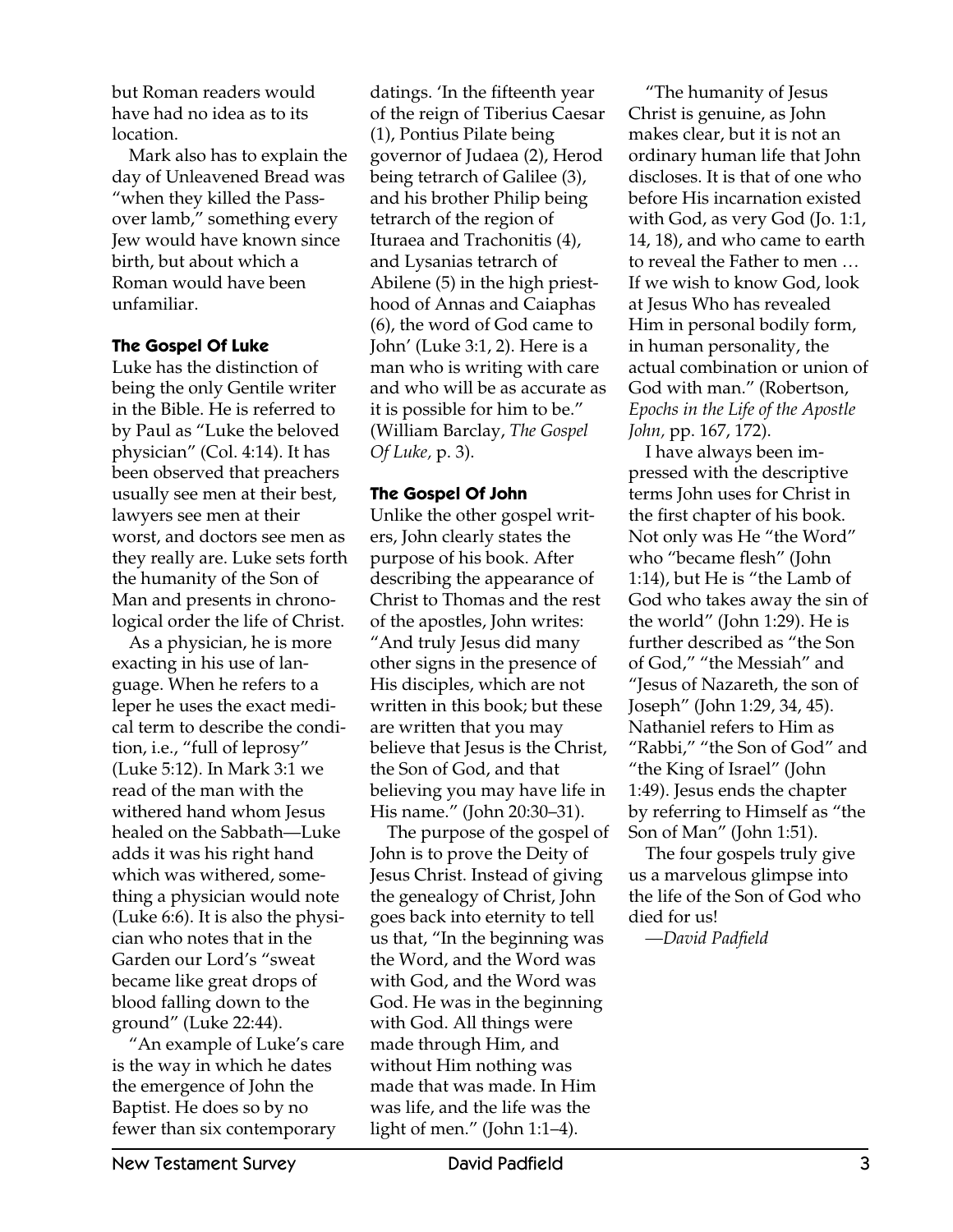## The Gospel Of Matthew

**Author:** Matthew the tax collector (Matt. 10:2).

- **Purpose:** Written to a Jewish audience to prove that in Jesus of Nazareth is the fulfillment of all Messianic Prophecy. Emphasizes the "kingdom of heaven."
- **Fulfilled Prophecy:** Matthew contains over 60 quotations from the Old Testament. Find the prophecy that is being quoted in the following passages, and then name the event.

| <b>Matthew</b> | <b>Quoted From</b>                                                                                                     | Event |
|----------------|------------------------------------------------------------------------------------------------------------------------|-------|
| $1:22 - 23$    |                                                                                                                        |       |
| $2:5-6$        |                                                                                                                        |       |
| 2:15           |                                                                                                                        |       |
| $2:17 - 18$    |                                                                                                                        |       |
| 3:3            |                                                                                                                        |       |
| $4:12 - 16$    |                                                                                                                        |       |
| $8:16 - 17$    |                                                                                                                        |       |
| $12:15 - 21$   |                                                                                                                        |       |
| 13:34-35       | <u> 1980 - Johann John Stone, market fan it ferstjer fan it ferstjer fan it ferstjer fan it ferstjer fan it fers</u>   |       |
| $21:1 - 5$     | <u> 1980 - Johann John Stone, market fan it ferskearre fan it ferskearre fan it ferskearre fan it ferskearre fan i</u> |       |
| 26:31          |                                                                                                                        |       |
| $27:9 - 10$    | <u> 1989 - Johann Barbara, martin amerikan basar dan berasal dan berasal dalam basar dalam basar dalam basar dala</u>  |       |
| 27:35          |                                                                                                                        |       |
| 27:46          |                                                                                                                        |       |

### **The Kingdom Of Heaven**

1. How many times does the phrase "kingdom of heaven" appear in Matthew? How many times does the phrase "kingdom of God" appear in Matthew?

2. Mark never uses the phrase "kingdom of heaven." How many times does he speak of the "kingdom of God?" How many times does Luke refer to the "kingdom of God"?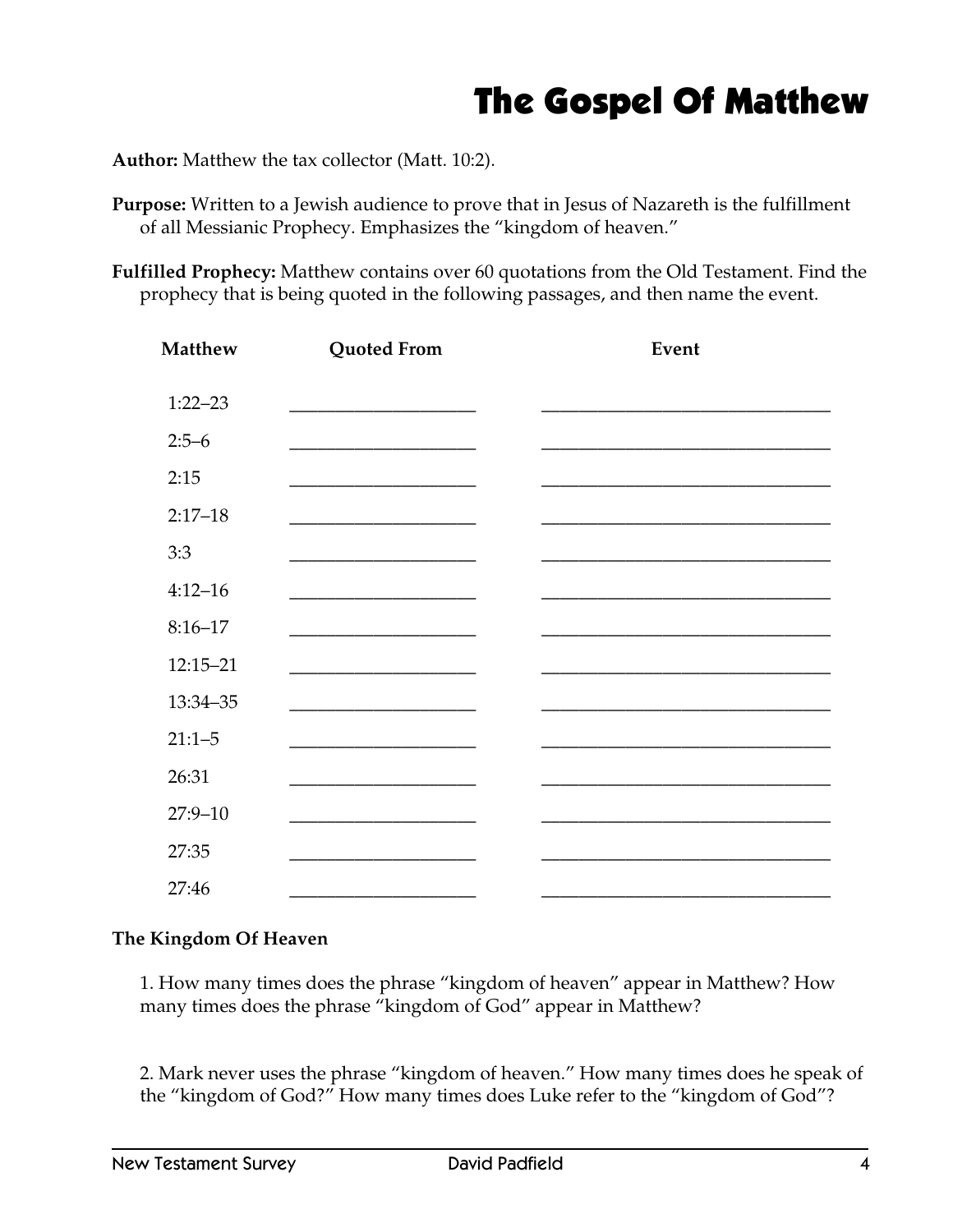### **The Genealogy Of Christ (Matt. 1:1–17)**

- 1. Why is this genealogical record so important?
- 2. What does this genealogy prove?
- 3. Name the women listed in this record. Why are they significant?
- 4. Name the Gentiles in this list. Why are they significant?
- 5. What is the significance of Jeconiah (Matt. 1:12)?

### **What Is The Significance Of The Following Events?**

- 1. Work of John the Baptist (3:1–17)
- 2. Temptation of Christ (4:1–11)
- 3. Sermon of the Mount (5:1—7:29)
- 4. The Transfiguration (17:1–5)
- 5. Discourse on divorce (19:1–9)
- 6. Triumphal entry into Jerusalem (21:1–11)
- 7. Day of controversy (22:15—23:39)
- 8. Prophecy the of destruction of Jerusalem (24:1–35)
- 9. Crucifixion, burial and ascension (27:1—28:10)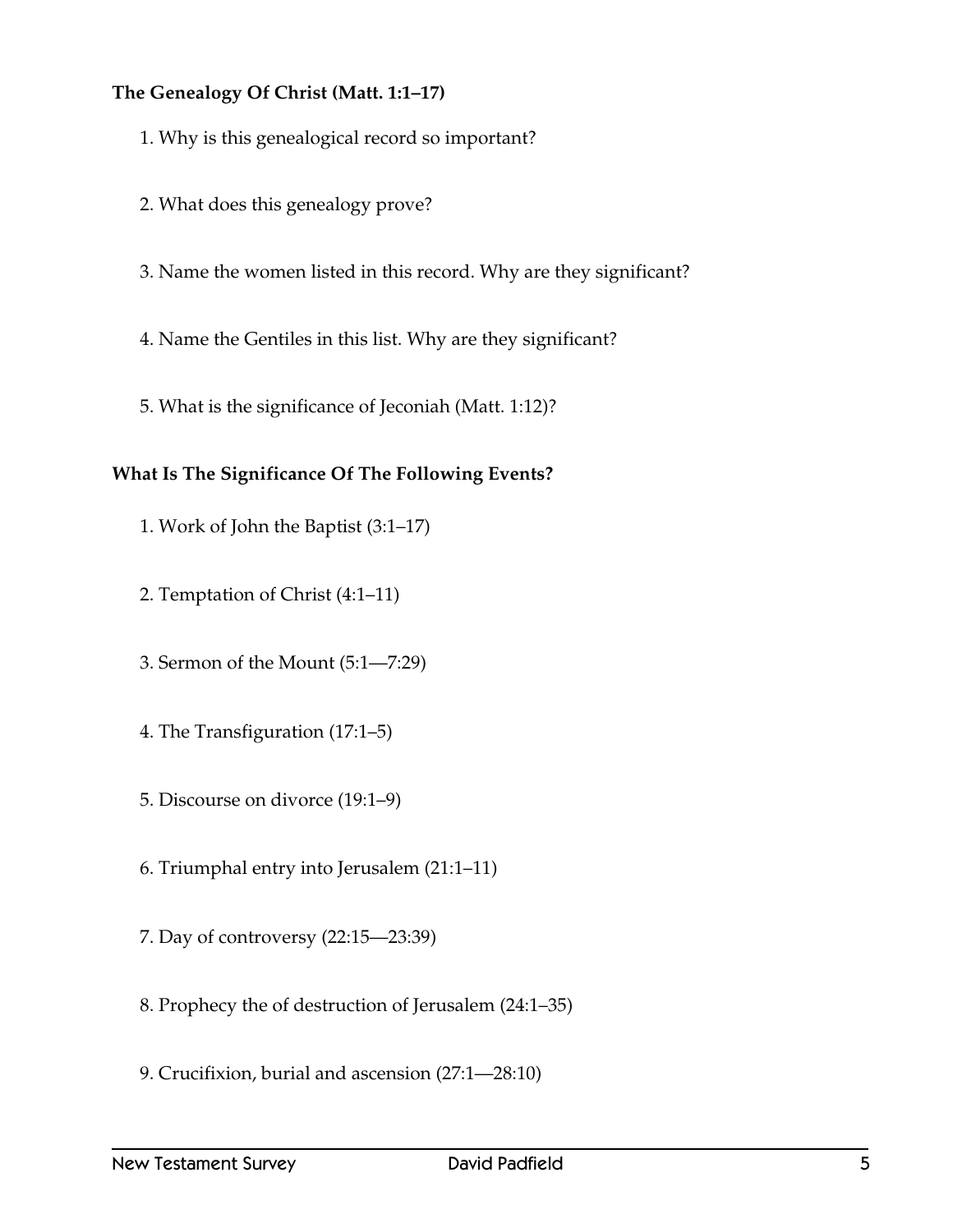# The Gospel Of Mark

### **Author:** John Mark (Col. 4:10–11; Acts 12:12; 15:37).

**Purpose:** Written to a Roman audience. With the exception of Mark 1:2, there are no proofs drawn from the Old Testament. Shows the power and majesty of Christ.

"In language, Mark shows a distinct preference for Latin technical terms, particularly terms connected with the army (e.g. *legion*, Ch. 5:9; *praetorium*, Ch. 15:16; *centurion*, Ch. 15:39), the courts (e.g. *speculator*, Ch. 6:27; *flagellare*, Ch. 15:15) and commerce (e.g. *denarius*, Ch. 12:15; *quadrans*, Ch. 12:42). Although such terms were in use throughout the empire, it is particularly significant that twice common Greek expressions in the Gospel are explained by Latin ones (Ch. 12:42, 'two copper coins [*lepta*], which make a *quadrans*'; Ch. 15:16, 'the palace, that is the *praetorium*'). The first of these examples is particularly instructive, for the *quadrans* was not in circulation in the east. The presence of latinisms and of technical terminology confined to the west is harmonious with the tradition that Mark was written in Rome.

"In agreement with the Roman method of reckoning time Mark speaks of four watches of the night, rather than of the three which were traditional in Jewish reckoning (Chs. 6:48; 13:35). It is even possible that Mark has structured his Passion narrative in accordance with the four Roman night watches, since Jesus enters Jerusalem to share the Passover with his disciples *in the evening* (Ch. 14:17); the hour of betrayal in the Garden of Gethsemane is very probably *midnight* (Ch. 14:41); the denial of Peter occurs in connection with *cock-crow* (Ch. 14:72); and the time when Jesus is brought to Pilate is early *morning* (Ch. 15:1). If it was Mark's intention to structure his narrative in this fashion, it was in Rome that the significance of this would be especially appreciated.

"It is apparent, moreover, that Mark prepared his Gospel for Gentile Christians who were familiar with the OT in the Greek VS, and who needed an explanation of Palestinian customs and practices (e.g. Chs. 7:3; 14:12; 15:42). The evangelist regularly translates for his readers the Aramaic words and phrases preserved in the tradition (e.g. Chs. 3:17; 5:41; 7:11, 34; 9:43; 10:46; 14:36; 15:22, 34), including the simple *Abba* which Paul had used when writing to the Church at Rome (Rom. 8:15).

"Finally, it is noteworthy that the Gospel of Mark reaches its climax in the confession of Jesus' deity by a Roman centurion (Ch. 15:39). Roman Christianity found in the Gospel an account peculiarly appropriate to its life and problems." (William L. Lane, *The Gospel According To Mark,* pp. 24–25)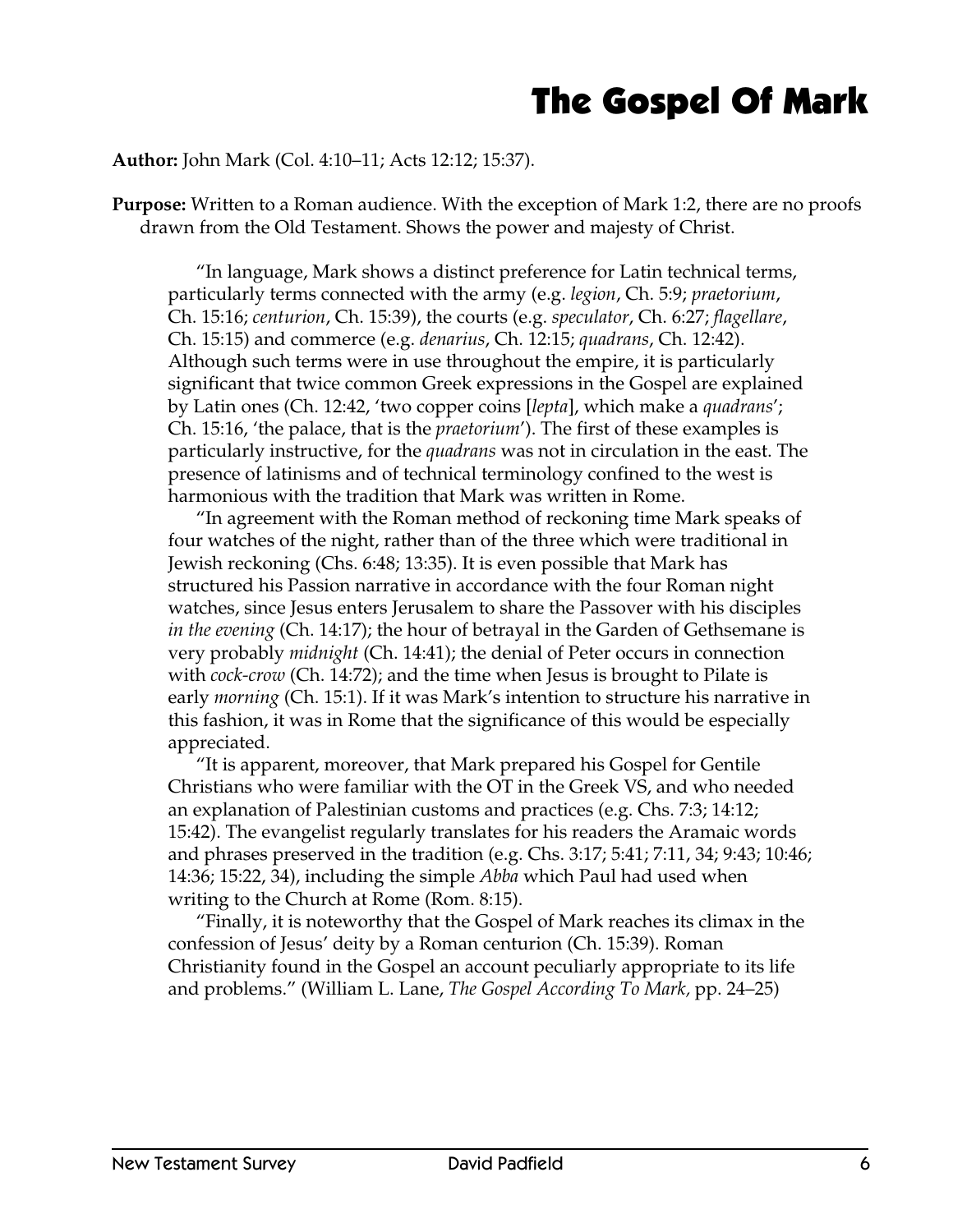### **The Canon Of Mark 16:9–16**

- 1. It is claimed it is not authentic because it is not found in two of the oldest manuscripts (Vatican and Sinaitic). It is in practically all of the others—some 500 of them—including the Alexandrian, which is next to the Vatican and Sinaitic in age and accuracy.
- 2. The passage was quoted by Irenaeus in the second century.
- 3. All of the ancient versions contain it, which shows that it was in the Greek copies from which the translations were made. Among them are the Peshito Syriac, Old Latin, Sahidic, Coptic—all of which were in existence earlier than the two manuscripts that omit it.
- 4. The same two manuscripts that leave out Mark 16:9–20 also leave out the book of Revelation.

"In 1881 two scholars, Brooke Foss Westcott and Fenton John Anthony Hort published a two-volume work, *The New Testament in the Original Greek.* In their work they relied heavily on the recently discovered Alexandrian manuscripts, Codex Vaticanus and Codex Sinaiticus, but especially Vaticanus.

"They assumed that these manuscripts were better because they were from an earlier date than any previously available… Until now, most new translations of the Scriptures since 1881 have used this type of Greek text as the basis for their New Testaments.

"The New King James Version departs from this recent tradition. It returns to the Textus Receptus. A growing number of scholars now recognize that the Byzantine-type text of the Textus Receptus is older than the age of the earliest extant Byzantine manuscripts. New Testament readings once thought to be uniquely Byzantine have been found in the papyri—the oldest extant manuscripts or fragments." *(*Dr. Arthur Farstad, *Why The New King James Version?*, pp. 14–15)

### **Explanation of Jewish Customs**

1. Compare Mark 7:3–4 with Matthew 15:1–9. What information does Mark add?

2. Compare Mark 13:3 with Matthew 24:3. What information does Mark add?

3. Compare Mark 14:12 with Matthew 26:17. What information does Mark add?

4. Compare Mark 15:42 with Matthew 27:62. What information does Mark add?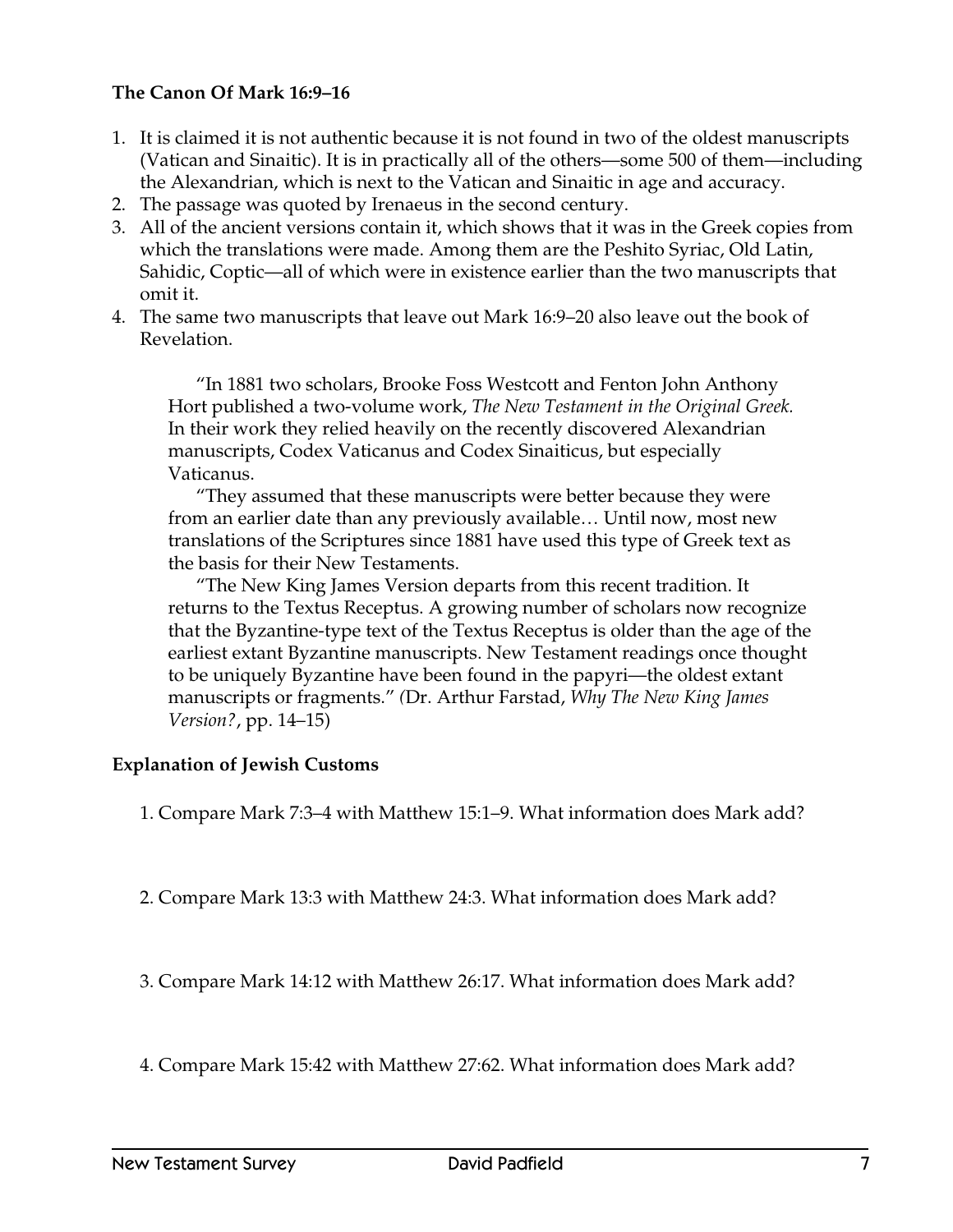## The Gospel Of Luke

### **Author:** Luke, the "beloved physician" (Col. 4:14).

**Purpose:** To present Christ to the Gentile world as the ideal man.

"The later date and its relation to the church situation calls for a consideration of Luke's purpose in writing and how he carried out that purpose. The theme of the Gospel is well phrased as 'Jesus, the Universal Savior.' There are reflections in Matthew—the Great Commission for example (Matt. 28:19–20)—of the fact that what God did in Jesus Christ was for all men. In the Gospel of John fifteen to twenty years later there will be more reflections of it. Luke, however, has this as the continuous thread of his Gospel. The exposition to follow will make this clear. The extent of it may be profitably observed here.

"In Simeon's song, when the infant Jesus was presented in the Temple, he is called 'a light for revelation to the Gentiles' (2:32). At the beginning of his ministry Jesus was rejected by his fellow villagers in Nazareth because he implied that his role as the Anointed One and his message were for Gentiles —he reminded them that God's favor had been bestowed on Gentiles as well as, even in some cases more than, Jews (4:21–30). His association with spiritual and social outcasts was a part of his purpose in the world (5:29–32 and many others). Only once in Luke's Gospel does Jesus commend a person for great faith, and that person was a Gentile (7:9). It was a despised Samaritan who stopped to help a wounded man in one of Jesus' most beautiful parables (10:29–37). Men (Gentiles) will come from east, west, north, and south to share in the kingdom of God (13:29). When those originally invited (Jews) refuse the invitation to the great banquet, the invitation is extended to others (Gentiles) who accept (14:16–24). A cleansed Samaritan leper returns to give thanks to Jesus while nine cleansed Jewish lepers do not (17:12–19). Jesus' time with the disciples between his resurrection and his ascension was spent in explaining to them the redemptive significance of his suffering and their responsibility to take this message of God's forgiveness for man's sin 'to all nations' (24:44–49).

"Luke's view of Jesus as the Savior for all people without regard to race or life condition extends beyond this emphasis on mercy for Gentiles. It is clearly reflected in his choice of both narrative and teaching materials embracing Jesus' great concern for social outcasts, for women, for those labeled 'sinners' by their fellow Jews because they had ceased to conform to the way of God as it was interpreted by the religious leaders of Israel. To such a society Jesus came with an offer of the compassionate love of God for all men, and at the same time a demand for undivided loyalty to God on the part of those who commit themselves to him. This is the 'Good News According to Luke.'" (Ray Summers, *Commentary On Luke*, pp. 12–13)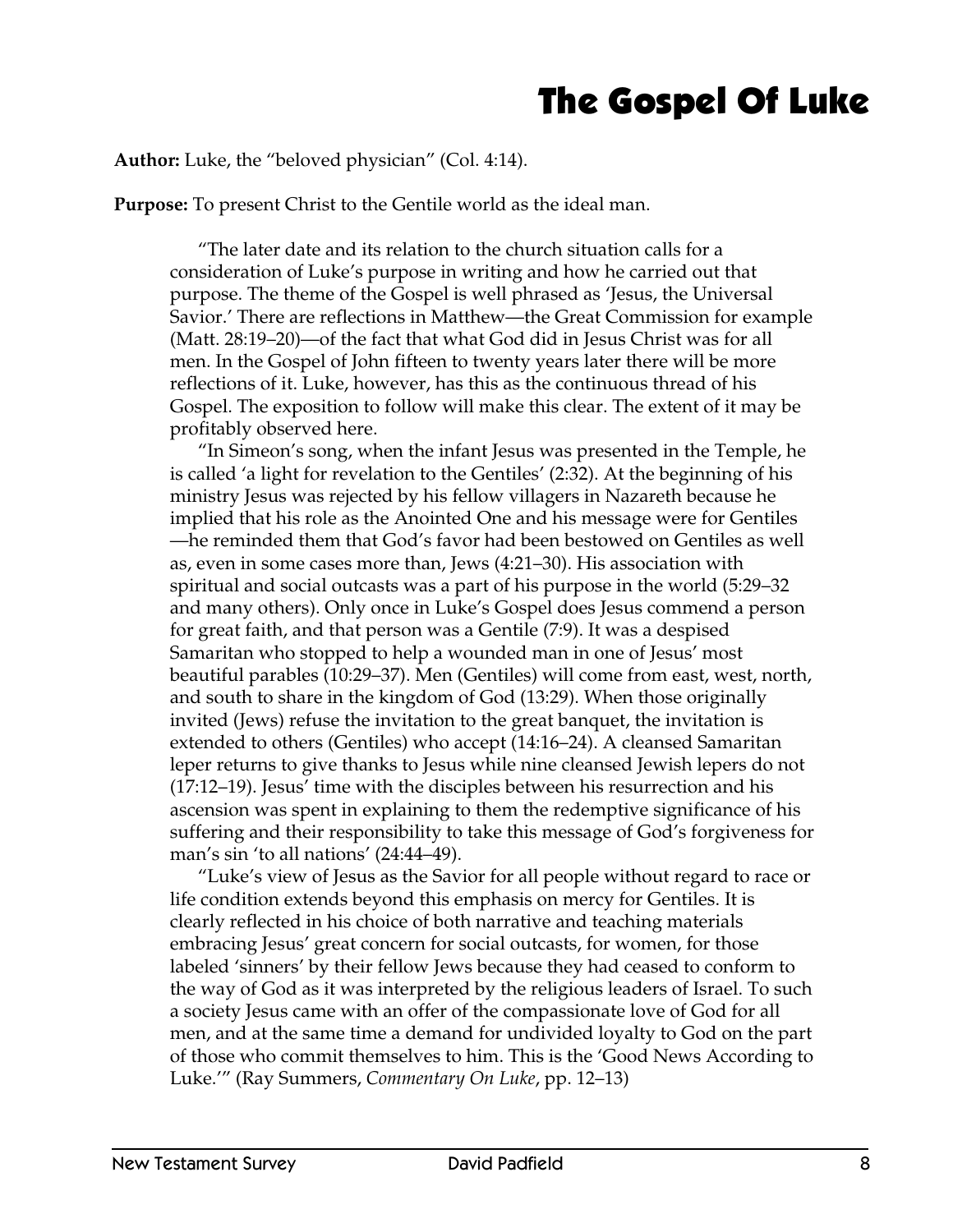### **Questions For Your Consideration**

1. What was Luke's profession (Col. 4:14)? How did this affect his style of writing?

- 2. How did John the Baptist have the "spirit and power of Elijah" (1:17)?
- 3. What was the purpose of John's baptism (3:1–6)?
- 4. How did the Pharisees reject the counsel of God (7:29–30)?

5. What is the significance of Mary's statement in Luke 1:47?

6. What is the significance of the shepherds being in the field (2:8)?

- 7. How did Christ "increase in wisdom" (2:52)?
- 8. What is the significance of Shealtiel in the genealogy of Christ (3:27)?

9. How did Christ meet the temptations Satan put before Him (4:1–12)?

- 10. What are the four types of soil in Luke 8:4–8? What do they represent?
- 11. What was the topic of conversation in Luke 9:30–31?
- 12. What three men saw the man who fell among the thieves (10:30–37)?
- 13. What religious group has the same attitude as the woman in Luke 11:27–28?
- 14. What can we learn from the three parables in Luke 15?
- 15. What did Jesus promise the thief on the cross (23:39–43)? Why?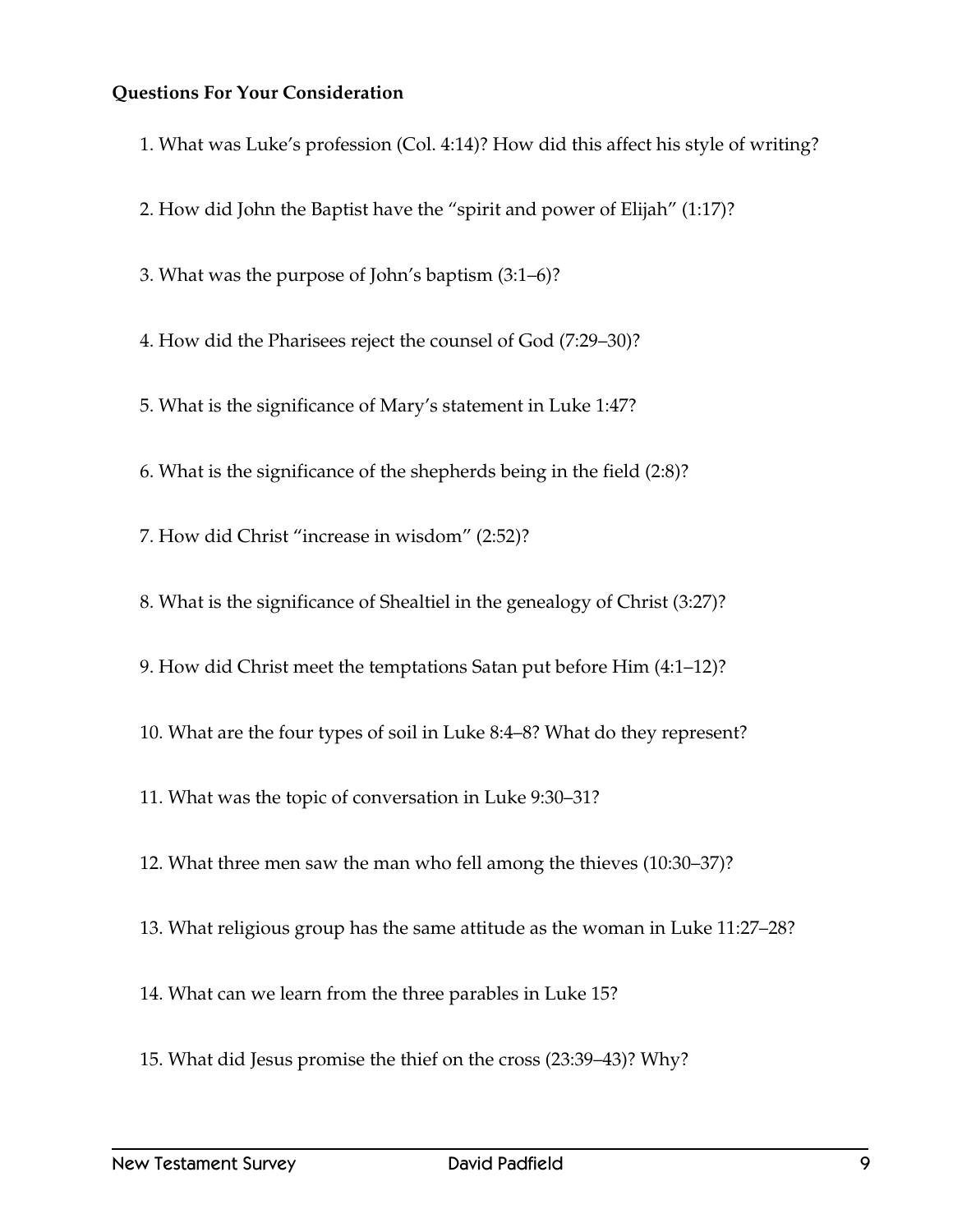## The Gospel Of John

**Author:** John (cf. John 21:20–25).

**Purpose:** To prove the Divinity of Christ (John 20:30–31) and show His love for the individual (John 1, 3, 4, 5, 8, 9, 11, 13). John records ten out of the twenty discourses of Christ, yet none of the thirty-one parables, and only eight of the thirty-one miracles.

### **Testimony Offered to Sustain the Claims of Jesus**

(Part of outline condensed from Homer Hailey's book, *That You May Believe*)

### **Human Testimony**

- 1. John the Baptist (John 1:19–34)
- 2. Andrew (John 1:41)
- 3. Philip (John 1:45)
- 4. Nathannael (John 1:49)
- 5. Mary (John 2:1–5)
- 6. Nicodemus (John 3:2)
- 7. The Samaritans (John 4:19, 29, 39, 42)
- 8. Peter (John 6:68)
- 9. The multitude (John 12:13)
- 10. The Pharisees (John 11:47)
- 11. The officers (John 7:46)
- 12. The man born blind (John 9:24–34)
- 13. Martha and Mary (John 11:21)
- 14. The disciples at supper (John 16:30)
- 15. Pilate (John 19:6, 14, 19)
- 16. Thomas (John 11:16; 20:25–28)
- 17. John (John 19:35; 21:24)

### **The Father's Testimony**

- 1. The Miracles (John 5:36)
	- a. Water to wine (John 2:1–11)
	- b. Healing of nobleman's son (John 4:46–54)
	- c. Healing of the lame man (John 5:1–9)
	- d. Feeding of the 5,000 (John 6:1–4)
	- e. Jesus' walking on the sea (John 6:16–21)
	- f. Restoring sight to the man born blind (John 9:1–12)
	- g. Raising of Lazarus (John 11:39–44)
	- h. The draught of fishes (John 21:6–11)
- 2. Through the Scriptures (John 1:45)
	- a. The prophet (Deut. 18:15–18; John 5:19, 7:16, 8:28; 12:49)
	- b. Types and shadows (Heb. 10:1–4; John 5:39, 19:36)
- 3. The Resurrection (John 2:19, 21; Rom. 1:3–4)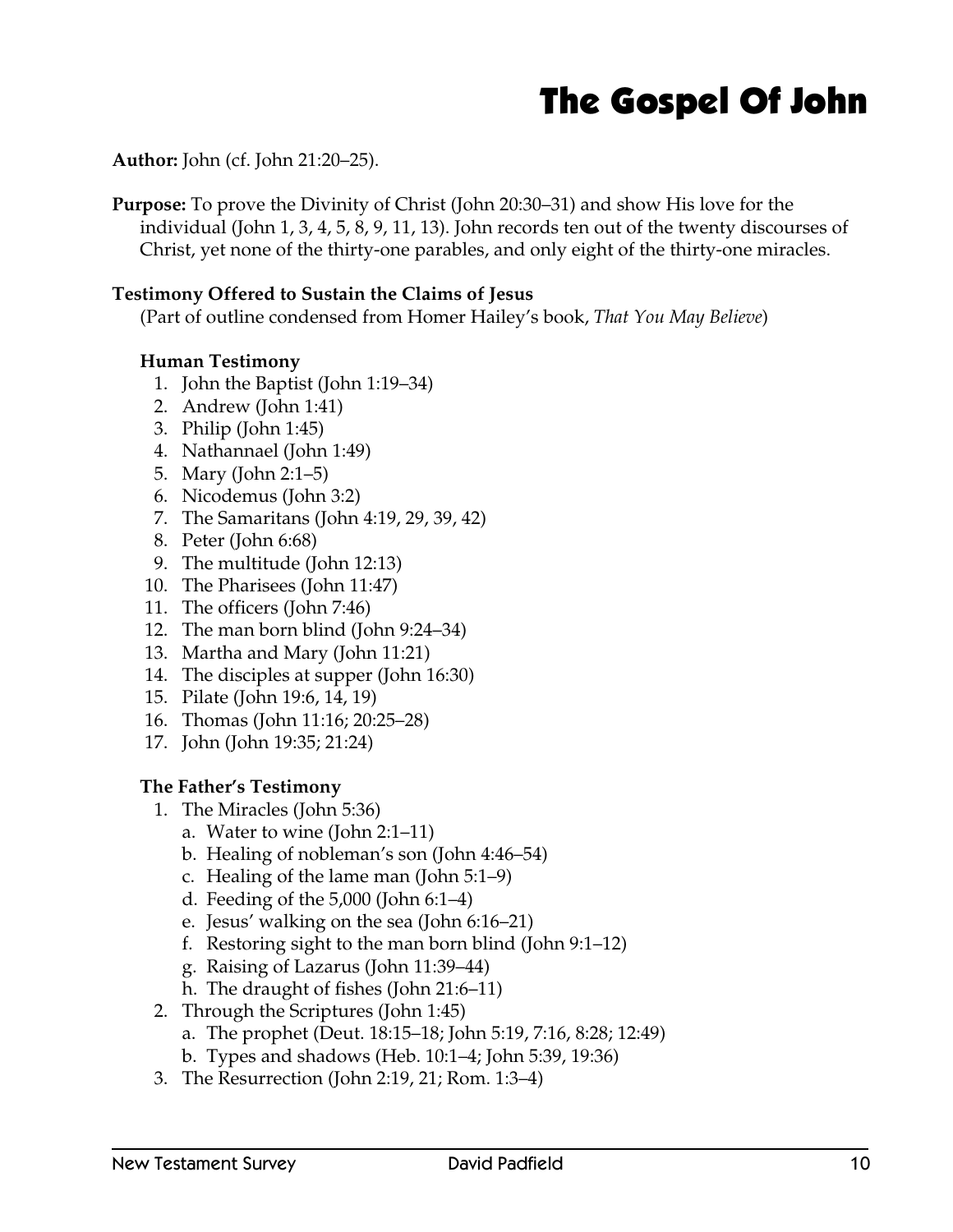### **Questions For Your Consideration**

- 1. What is different in John's introduction than in the other gospels (1:1–5)?
- 2. What right do believers have (1:11–12)? How do they exercise this right?
- 3. List the titles and/or names of Christ in the following passages:

| a. John 1:1  |  |
|--------------|--|
| b. John 1:29 |  |
| c. John 1:34 |  |
| d. John 1:38 |  |
| e. John 1:41 |  |
| f. John 1:45 |  |
| g. John 1:49 |  |
| h. John 1:51 |  |
|              |  |

4. How is one "born of the water and the Spirit" (3:5)?

5. How many people did Jesus baptize (4:1–2)?

- 6. Why is John 6:15 the death knell of premillennialism?
- 7. What "witness" did Jesus bring to His defense (8:13–20)?
- 8. Does John 10:27–30 teach the impossibility of apostasy?
- 9. *How* did Caiaphas, an antagonist of Christ, prophesy in John 11:49–51?
- 10. Did the rulers believe in Christ (12:42–44)? Were they saved?
- 11. How will the Holy Spirit convict the world of sin (16:8)?
- 12. Please explain John 21:15–19.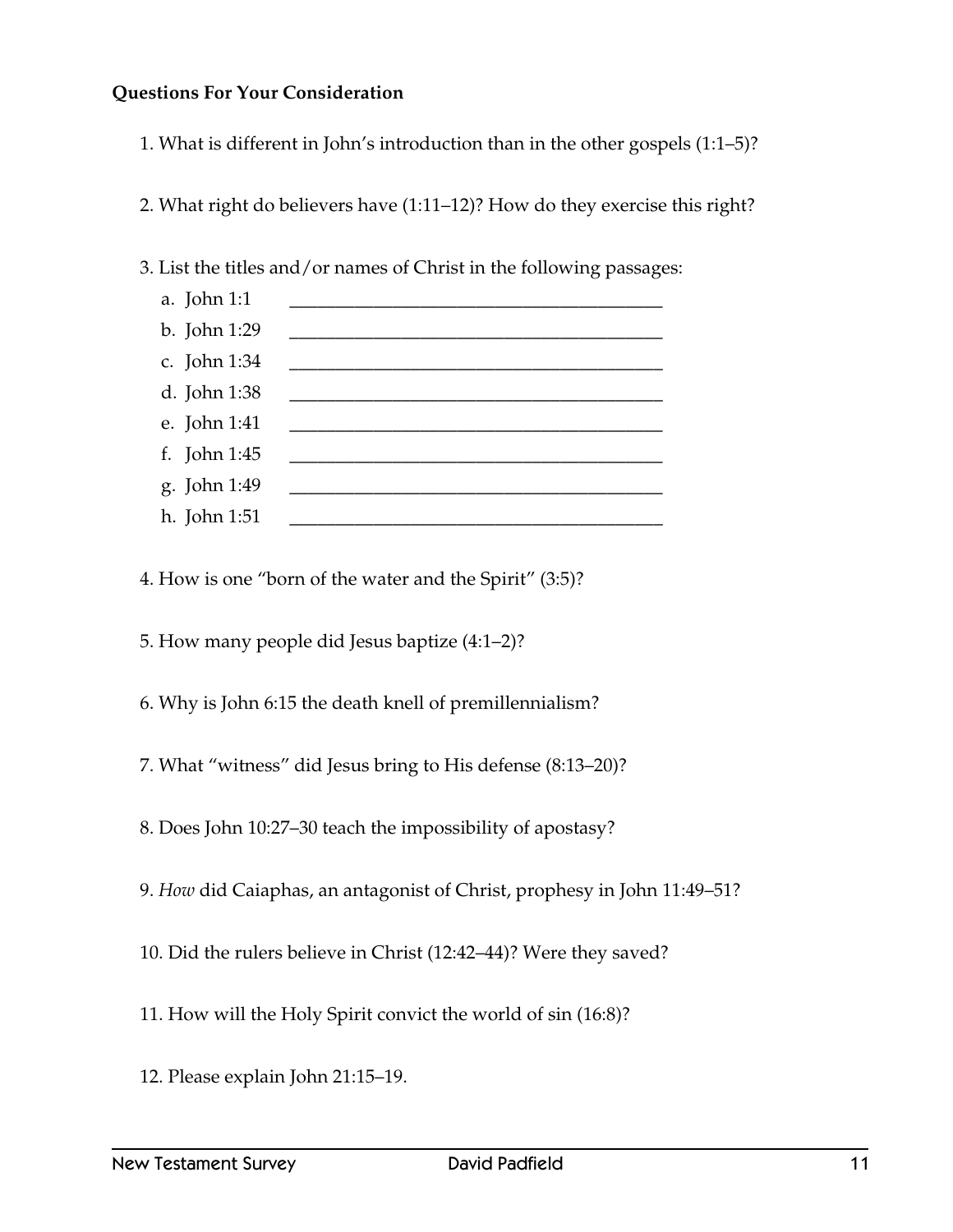## The Book Of Acts

**Author:** Luke, the beloved physician (Col. 4:14).

**Purpose:** To show the Gospel of Christ in action.

**Highlights:** The establishment of the church (Acts 2); examples of conversion; the reception of the gospel by various groups (cf. Luke 8:4–15).



**Preachers and their audiences:** Please fill in the blanks for the following Scriptures…

| Acts         | Preacher                                                                                                             | Audience | <b>Results</b> |
|--------------|----------------------------------------------------------------------------------------------------------------------|----------|----------------|
|              |                                                                                                                      |          |                |
| $2:14 - 39$  |                                                                                                                      |          |                |
| $3:11-26$    |                                                                                                                      |          |                |
| $7:1 - 60$   |                                                                                                                      |          |                |
| 10:34-48     |                                                                                                                      |          |                |
| 13:15-41     | <u> 1989 - Johann Barbara, martin a</u>                                                                              |          |                |
| $17:22 - 33$ | <u> 1980 - Johann Barn, mars ar breithinn ar breithinn ar breithinn ar breithinn ar breithinn ar breithinn ar br</u> |          |                |
| $20:17 - 38$ |                                                                                                                      |          |                |
| $22:1 - 21$  |                                                                                                                      |          |                |
| $23:1 - 10$  |                                                                                                                      |          |                |
| $24:10 - 21$ |                                                                                                                      |          |                |
| $26:1 - 31$  |                                                                                                                      |          |                |
|              |                                                                                                                      |          |                |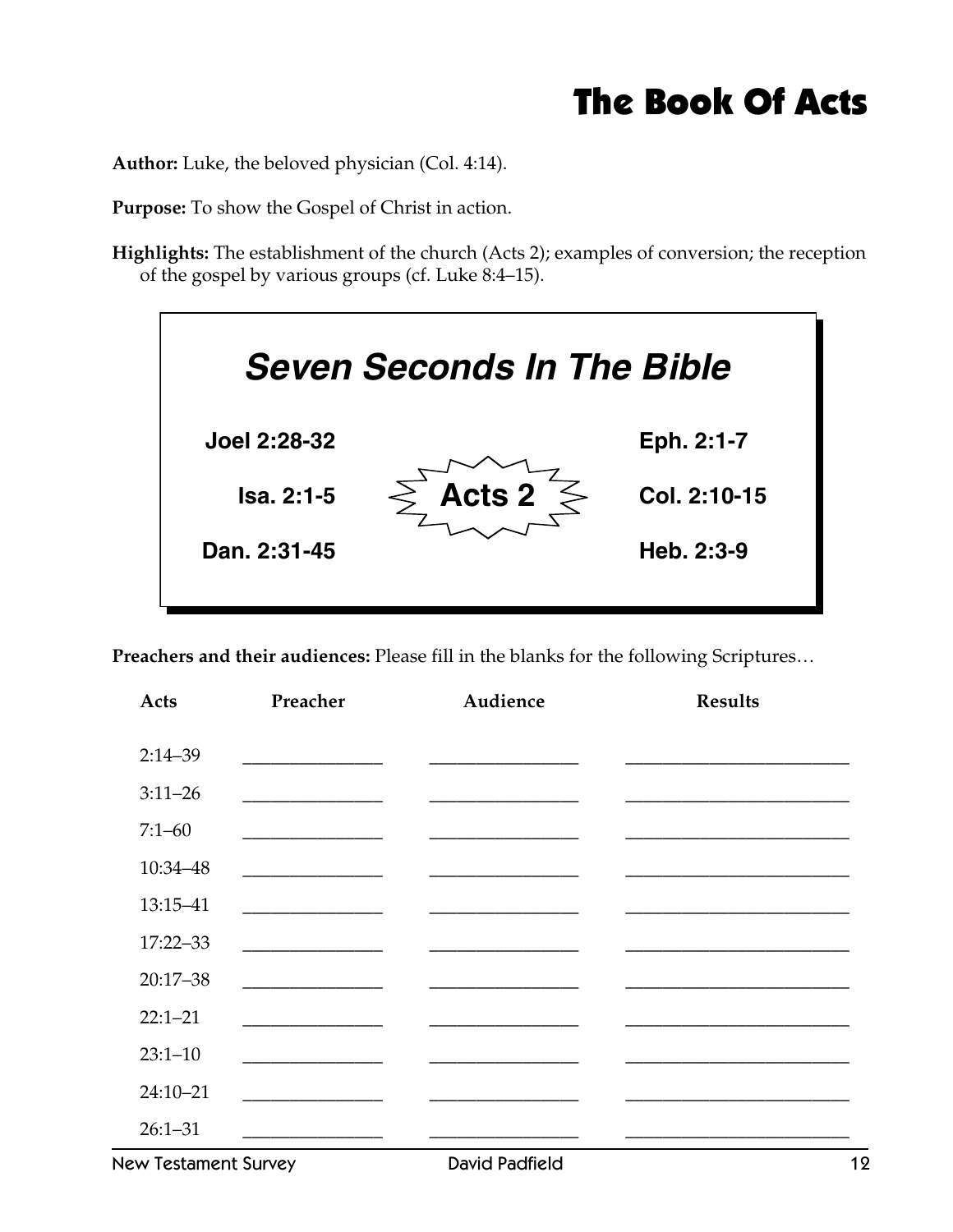Acts 5:17-21 Acts 5:40-42 Acts 6:12-15 Acts 7:54-60 Acts 8:3-4 Acts 9:1-2 Acts 9:23 Acts 12:1-3 Acts 13:6-8 Acts 13:48-52 Acts 14:4-6 Acts 14:19-20 Acts 16:20-24 Acts 17:5-9 Acts 17:32 Acts 18:5-6 Acts 19:23-29 Acts 20:3 Acts 21:26-36 Acts 22:22-24 Acts 23:11-22 Acts 24:1-9

Religious Antagonists: Wicked men often tried to hinder the progress of the gospel. Explain how they attempted to stop the preaching of the Word in these passages.

Historical Background: The preaching journeys of Paul give us the historical background for many of the books he would later write. The following passages give us the background for what New Testament books?

| Acts 2:10        |  |
|------------------|--|
| Acts 13:13-14:25 |  |
| Acts 16:1-4      |  |
| Acts 16:9-40     |  |
| Acts 17:1-9      |  |
| Acts 18:1-17     |  |
| Acts 19:1-41     |  |
|                  |  |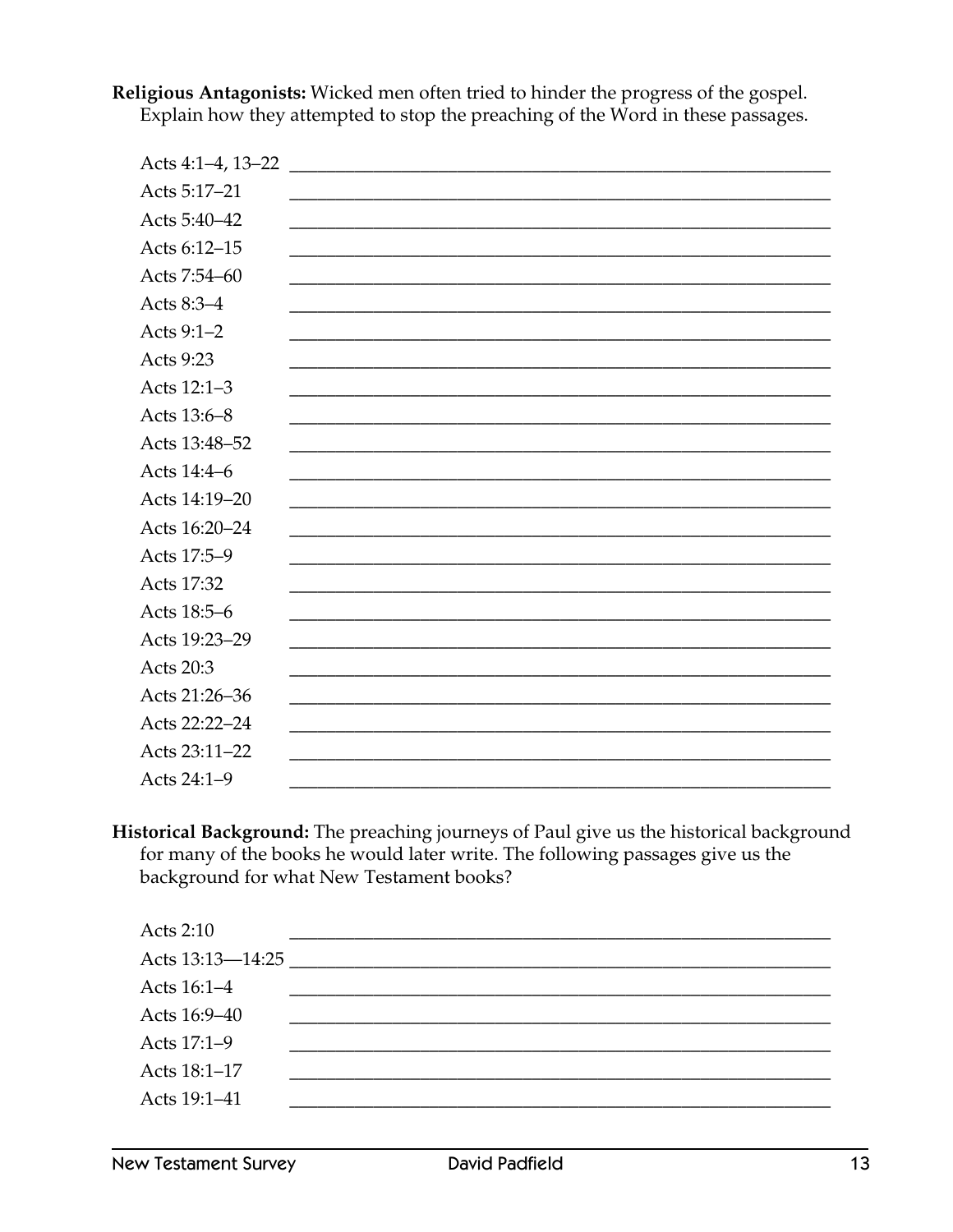

**Author:** Paul (Rom. 1:1).

**Purpose:** To show the gospel plan of salvation (Rom. 1:16–17), and to demonstrate the righteousness of God (Rom. 3:21–26).

**Overview of the book by chapter:** Verses in brackets [ ] will be discussed in class.

| The Scheme                  | 1 – The Gentiles are sinners [vss. 26–32]<br>2 – The Jews are sinners [vss.1–6]<br>3 – All men have sinned [vss. 9–20]<br>4 - Abraham's justification by faith [vss. 1–4, 13–22]<br>Of Redemption 5 - Salvation: God's free gift [vss. 1–4, 12–18]<br>$6$ – Dead to sin; alive to God [vss. 1–4, 15–18]<br>7 – Freed from the law [vss. $1-4$ ]<br>8 - More than conquerors [vss. 31–39] |
|-----------------------------|------------------------------------------------------------------------------------------------------------------------------------------------------------------------------------------------------------------------------------------------------------------------------------------------------------------------------------------------------------------------------------------|
| Paul's Desire<br>For Israel | 9 – The Potter and the clay [vss. 14–29]<br>10 – Calling on the name of the Lord [vss. 8–17]<br>11 – Pruning the branches [vss. 11–25]                                                                                                                                                                                                                                                   |
| Live As A<br>Christian      | $12 - A$ living sacrifice [vss. 1–2, 9–21]<br>13 – Submission to civil government [vss. 1–7]<br>$14$ – The law of liberty [vss. 1–13]<br>15 – Bear with the weak [vss. 25–33]<br>16 – Commendations and warnings [vss. 17–20]                                                                                                                                                            |

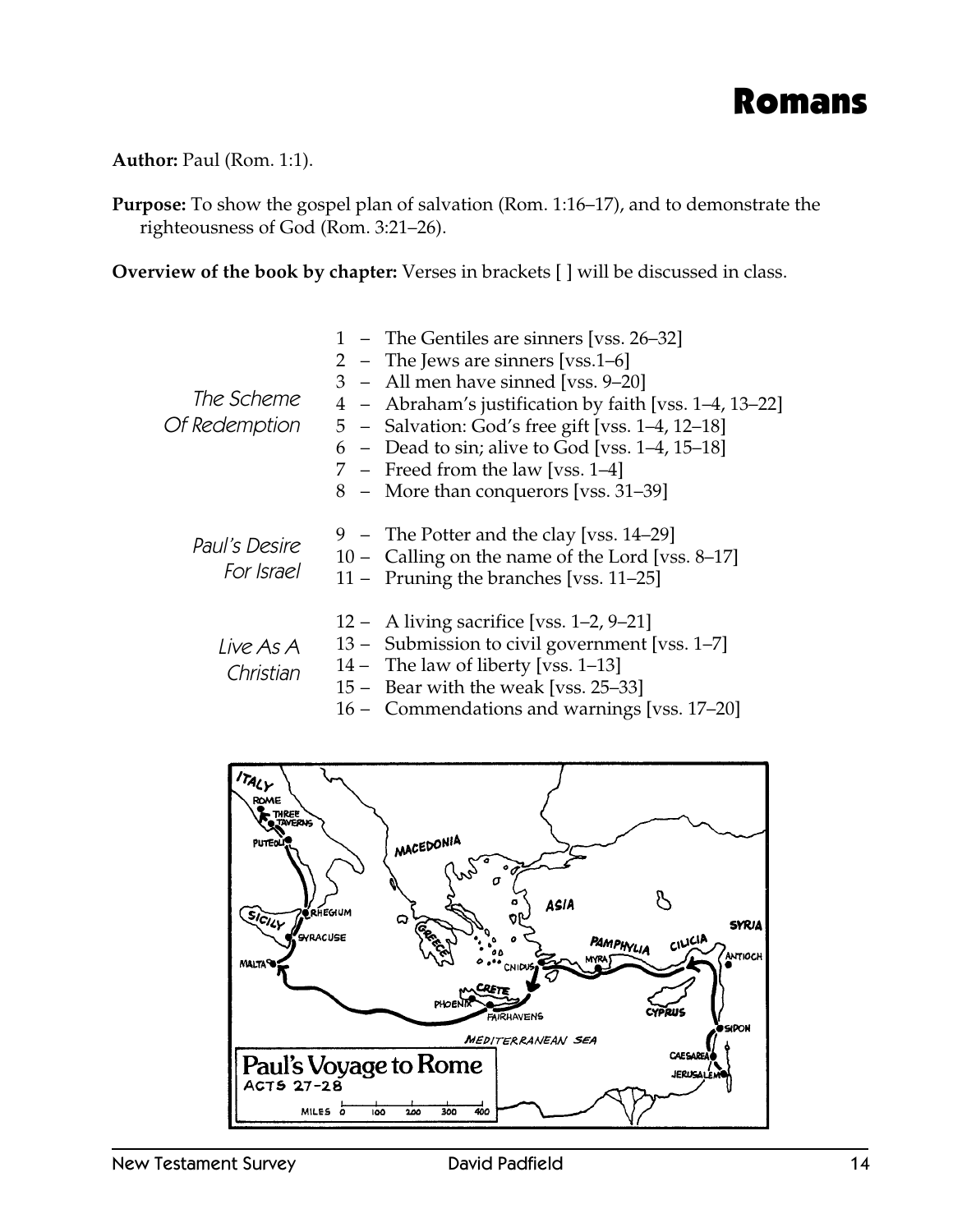### **Questions For Your Consideration**

- 1. How is the righteousness of God revealed (1:17)?
- 2. Why did God "give up" on the Gentiles (1:24–32)?
- 3. On what basis will God judge the world (2:1–6)?
- 4. What is the circumcision of the heart (2:29)?
- 5. Define the word "propitiation" (3:25).
- 6. Was Abraham saved by faith alone (4:5)?
- 7. How are we "justified by faith" (5:1)?
- 8. When does one walk in "newness of life" (6:1–4)?
- 9. When did the struggle described in Romans 7:13–25 take place?
- 10. Explain Romans 8:28. Is there a limit on this?
- 11. Did God predetermine the destiny of Esau (9:13)?
- 12. To what extent must we obey the civil government (13:1–7)?
- 13. How far must we go in attempting to respect another brother's conscience (14:1–23)?
- 14. Why was Paul journeying to Jerusalem (15:22–33)?
- 15. Was Phoebe a "deacon" in the church (16:1)?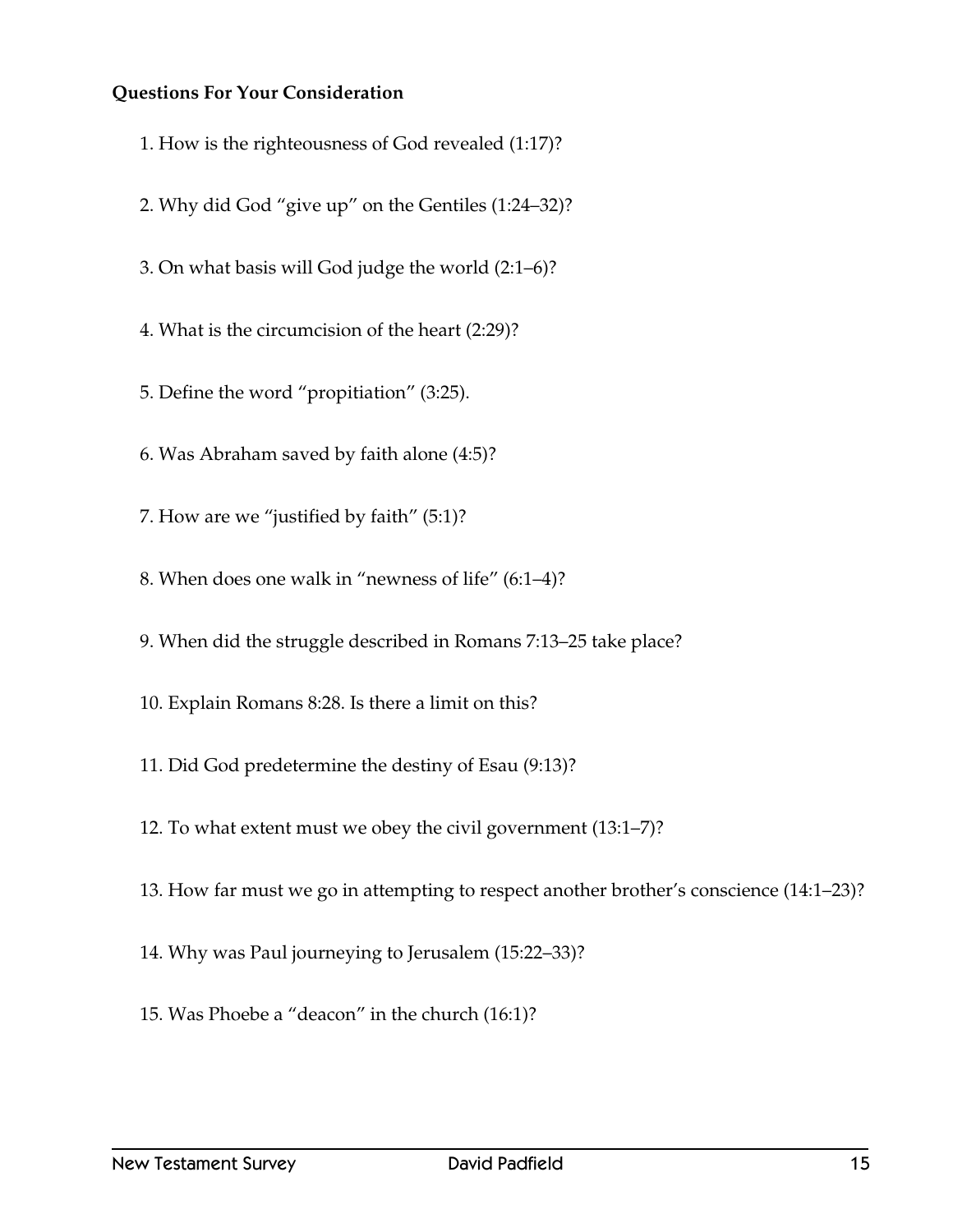## **First Corinthians**

### Author: Paul (1 Cor. 1:1).

Purpose: To correct the problems at the church in Corinth.

Identify the problem: Please identify the problem Paul is discussing in the following verses, then discuss Paul's solution.



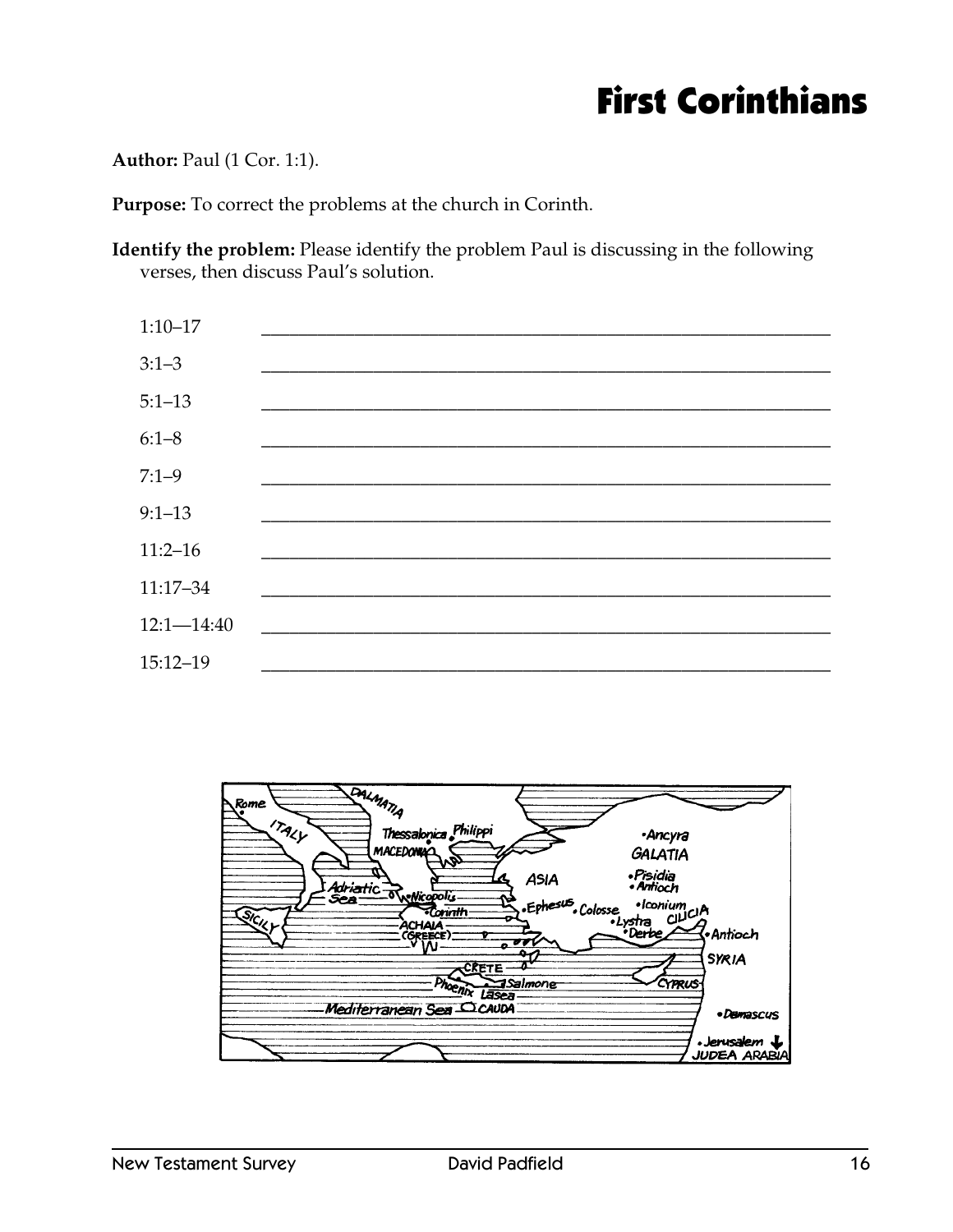## Second Corinthians

**Author:** Paul (2 Cor. 1:1).

**Background:** One of Paul's most personal letters. Written 12–15 months after first letter.

### **Questions For Your Consideration**

- 1. What happened to the man who was disciplined in the first letter (2:3–11)?
- 2. How was Paul both "the aroma of life" and "the aroma of death" (2:14–16)?
- 3. What is the "glory" of 2 Corinthians 3:7–16? What is the application for us?
- 4. What is the "treasure in earthen vessels" (4:7)?
- 5. Why is our body referred to as a tent (5:1–3)?
- 6. What kind of fellowship is spoken of in 6:11–7:1?
- 7. What is "godly sorrow" (7:10)?
- 8. Why did the Macedonians give so bountifully (8:1–5)?
- 9. What was the purpose of the gift in 2 Corinthians 9:1?
- 10. What is the purpose of our warfare (10:3–6)?
- 11. How did Paul "rob" churches (11:8)?
- 12. What are the "signs on an apostle" (12:12)?
- 13. What is the examination mentioned in 1 Corinthians 13:5?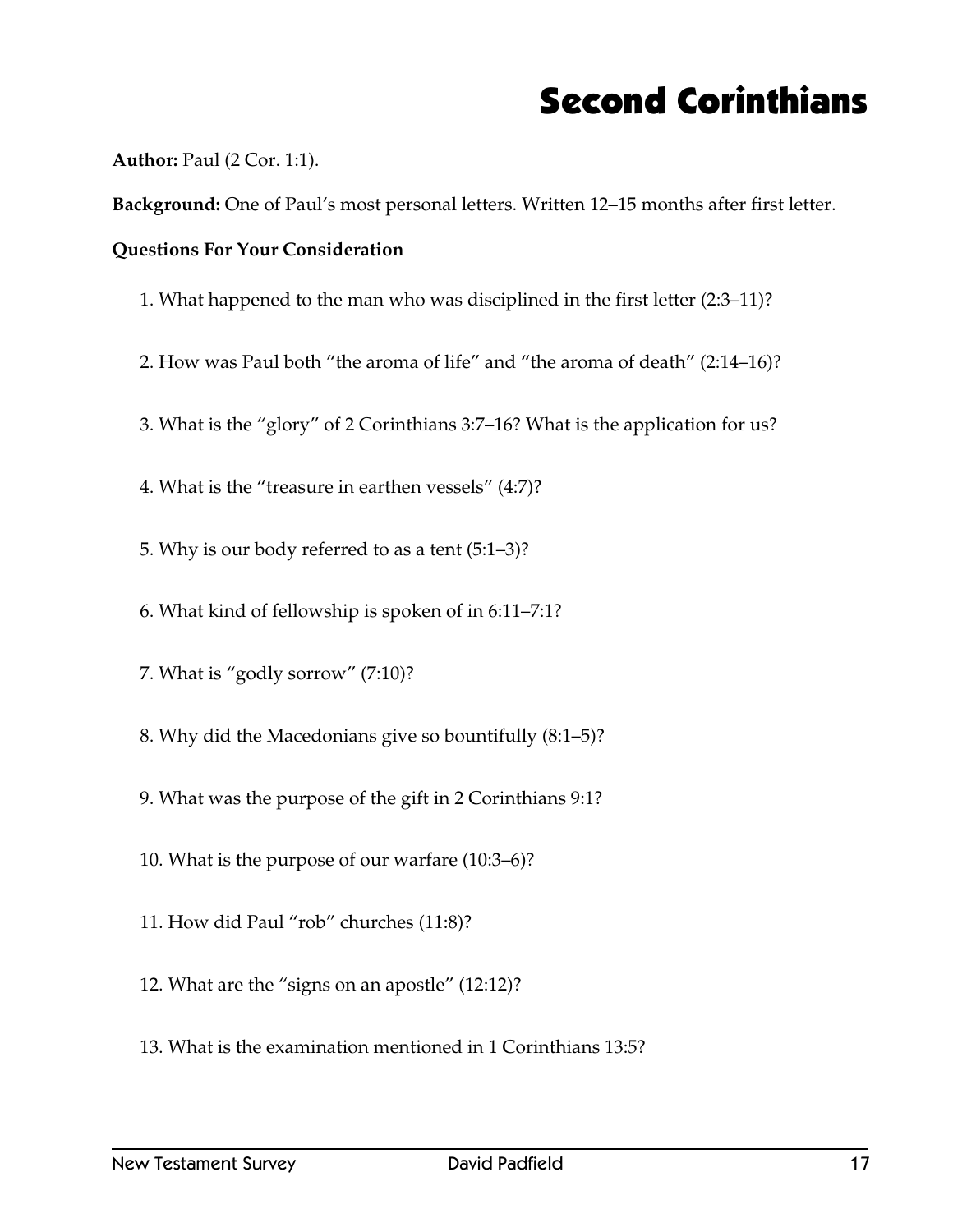

**Author:** Paul (Gal. 1:1).

**Purpose:** A defense of Paul's apostleship and a contrast between the Law and Gospel.

**Background:** Acts 13:13—15:25.

### **Questions for your consideration**

- 1. What warning is given in Galatians 1:8–9?
- 2. How does Paul prove and defend his apostleship in chapter one?
- 3. What sin was Peter guilty of in Galatians 2:11–14? What did Paul do about it?
- 4. If righteousness could come by the law, what would be the consequence (2:21)?
- 5. Who are the "sons of Abraham" (3:7)?
- 6. Could the law of Moses annul the covenant of God with Abraham (3:15–18)?
- 7. What was the purpose of the law (3:19–25)?
- 8. How are we made the "sons of God by faith" (3:26–27)?
- 9. Why was the time perfect for Christ to be born (4:4)? List five reasons.
- 10. Besides Galatians 5:4, what other passages show that one can fall from grace?
- 11. List the works of the flesh (5:19–21).
- 12. What elements compose the fruit of the Spirit (5:22–23)?
- 13. Galatians 6:2 and 6:5 both use the word "burden" (KJV). Is this a contradiction?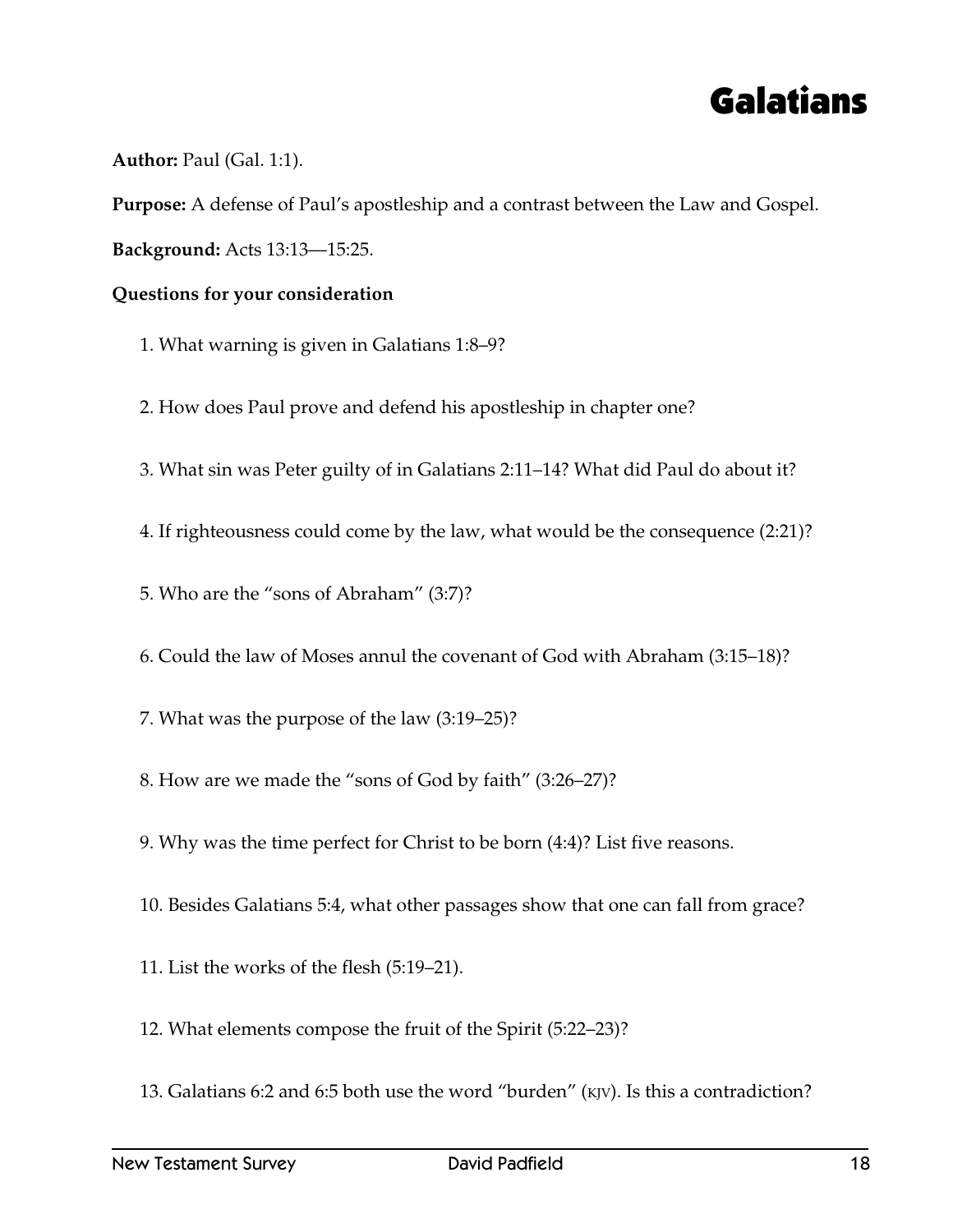## Ephesians

### **Author:** Paul (Eph. 1:1).

**Purpose:** To tell about the church that belongs to Christ.

**Background:** Acts 19:1—20:38.

### **Facts about the church (1:22–23; 4:4)**

- 1. Who is the head of the church?
- 2. What is the church called in 1:23?
- 3. How many churches are there?

### **Salvation By Faith (2:8–9)**

- 1. *How* are we saved by grace?
- 2. *What* is the gift of God?
- 3. What kind of works are excluded from being a part of our salvation?

### **The Mystery Revealed (3:1–13)**

- 1. What is the "mystery" (3:3)?
- 2. What is the "grace" mentioned in Ephesians 3:8?

### **The New Man In Christ (4:25–32; cf. Col. 3:8–17)**

- 1. List the sins we are to "put off."
- 2. List the characteristics we are to "put on."

### **Marriage—Christ and the Church (5:22–33)**

- 1. To what degree are wives to submit to their husbands?
- 2. To what extent are husbands to love their wives?

### **The Whole Armor of God (6:10–20)**

1. Name and describe the pieces of armor we are to wear.

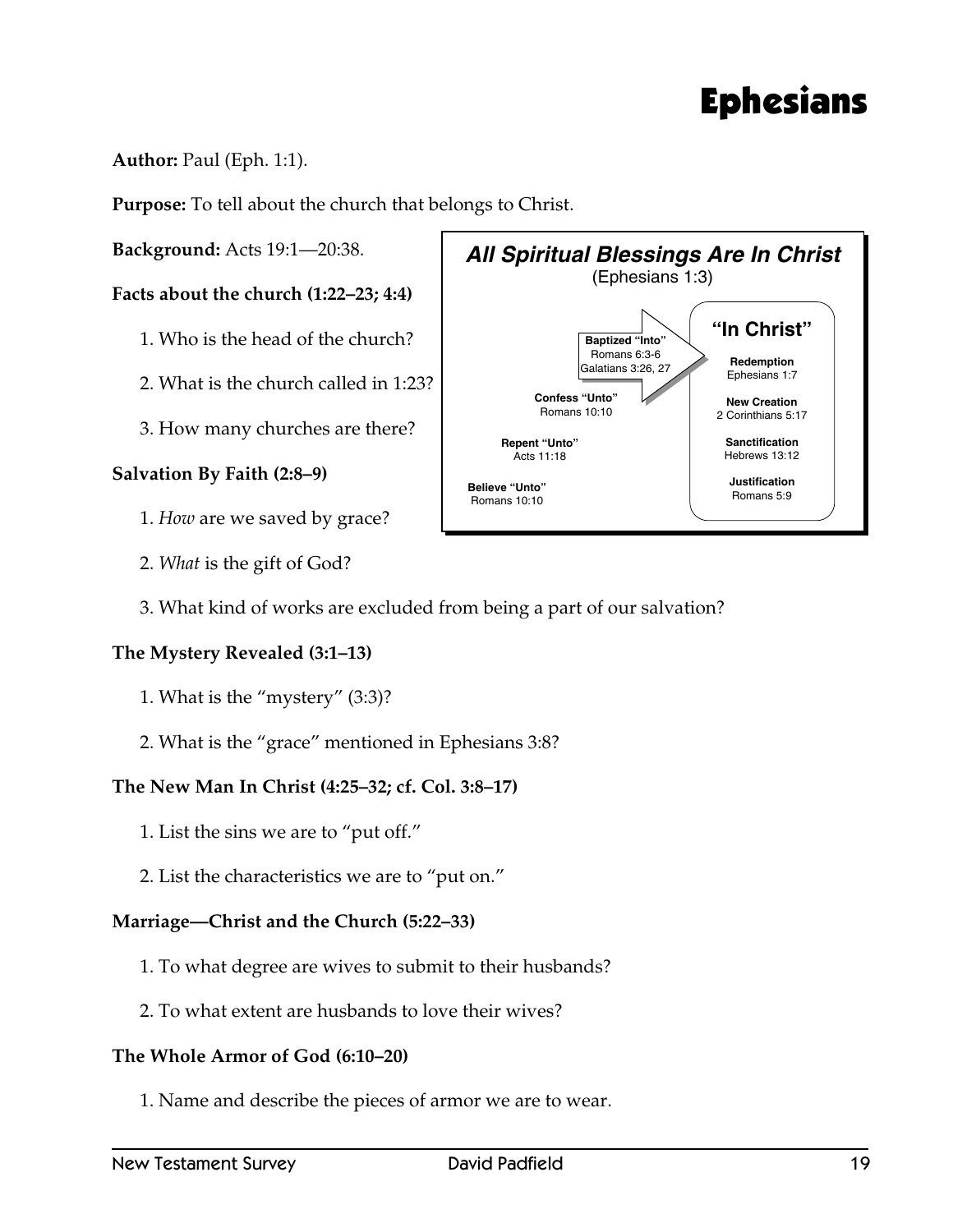## Philippians

**Author:** Paul (Phil. 1:1).

**Purpose:** To explain Paul's joy in Christ.

**Background:** Prison epistle (Acts 16:9–40; 2 Cor. 8:1–7).

### **Four Points To Remember**

- 1. Christ is the *purpose* of my life (1:21).
- 2. Christ is the *pattern* of my life (2:5).
- 3. Christ is the *prize* of my life (3:14).
- 4. Christ is the *power* of my life (4:13).

### **Highlights**

- 1. Paul's desire to be with Christ (1:19–24). a. What quandary did Paul (1:23)?
	- b. What were the consequences of the choices before Paul (1:22)?
- 2. Lesson on humility, exemplified by Christ (2:1–11). a. What, if anything, did Christ give up by coming to this earth (2:6–7)?
	- b. What was the extent of Christ's humiliation?
- 3. Paul's background (3:3–7). a. What would the average Jew in the first century thought of Paul's background?
	- b. After his conversion, what did Paul think of his background?
- 4. The generosity of the Philippian brethren (4:10–20). a. What had Paul learned (4:11)?
- 5. The saints in Caesar's household (4:22). a. What was the occupation of those in "Caesar's household"?

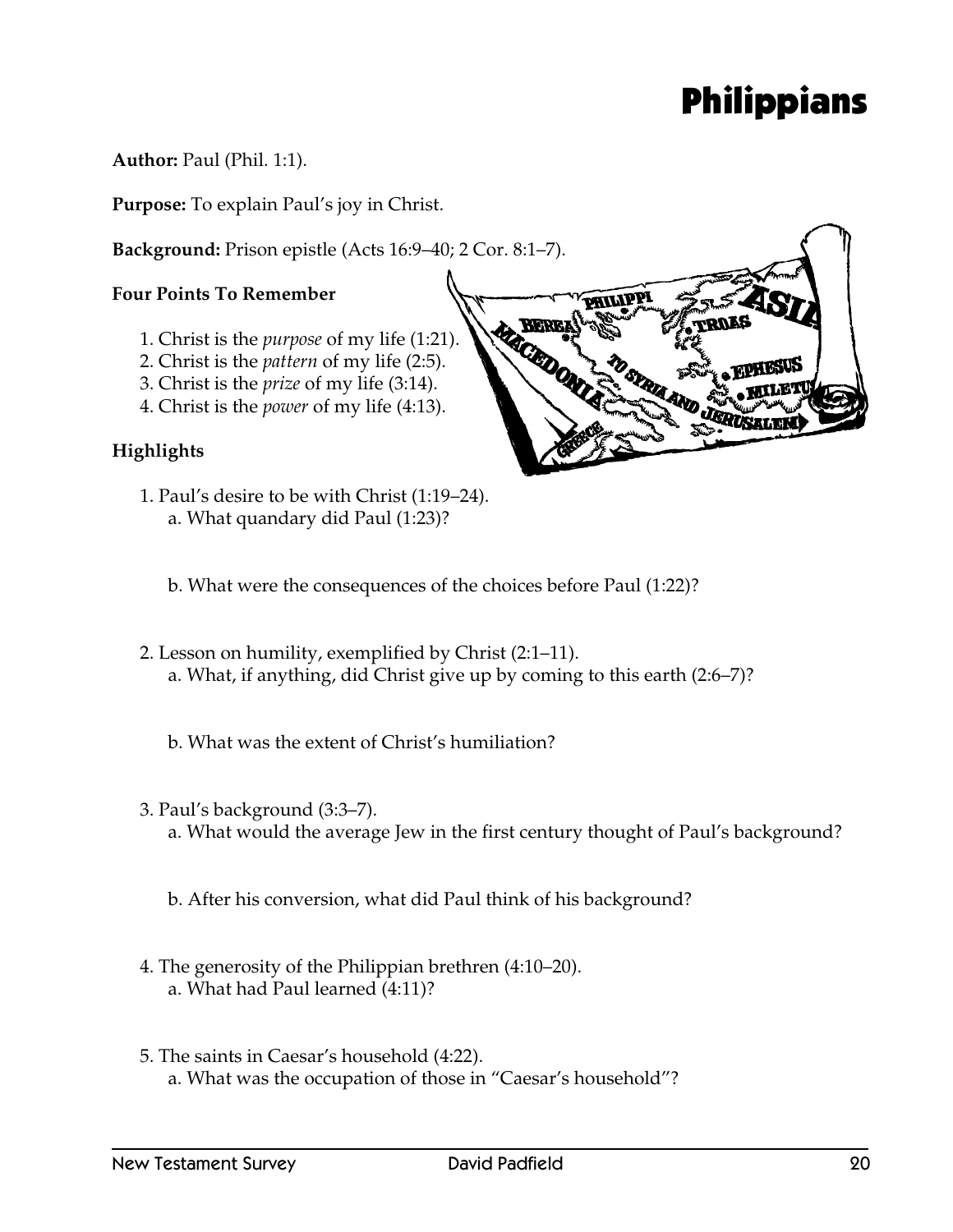### Colossians

**Author:** Paul (Col. 1:1).

**Geography:** Colosse was in the Lycus Valley. A sister city to both Hierapolis and Laodicea.

**Purpose:** Glory and exaltation of Christ. Warning against following worldly wisdom.

- 1. The preeminence of Christ is discussed in Colossians 1:13–18. a. How is Christ the image of the invisible God?
	- b. Define the phrase "in Him all things consist" (1:17).
- 2. A warning against human philosophy is found in Colossians 2:1–10. a. What is hidden in Christ (2:3)? Please describe.
	- b. How could one "cheat" you spiritually (2:8)?
- 3. Did baptism take the place of circumcision (2:11)?
- 4. How can we apply Colossians 2:16–17 today?
- 5. How is it possible to "live in" sin (3:1–7)?
- 6. Who or what is a Scythian (3:11)?
- 7. How can the "word of Christ dwell" in us (3:16)?
- 8. How do we "do all in the name of the Lord Jesus" (3:17)?
- 9. Compare Colossians 3:18–4:1 with Ephesians 5:22–6:9.
- 10. What happened to Paul's epistle to the "church of the Laodiceans" (4:16)?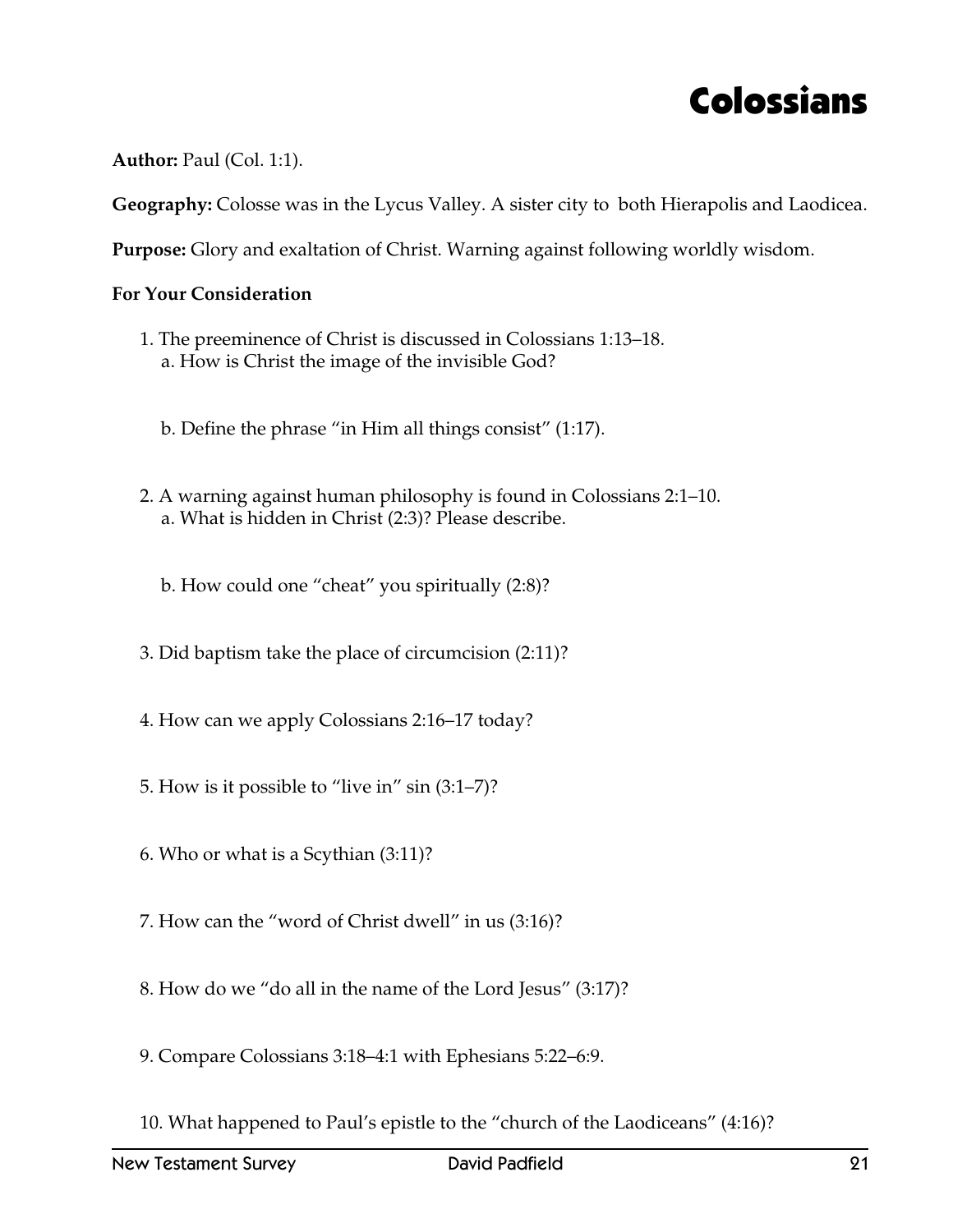## First Thessalonians

**Author:** Paul (1 Thes. 1:1).

**Background:** Acts 17:1–10.

**Theme:** The Word of God (heard, shared and lived).

**The Return Of Christ:** Mentioned in every chapter (1:10; 2:19; 3:13; 4:13; 5:1–11).

**Most Abused Passage In The New Testament:** 1 Thessalonians 5:22

- 1. What did Paul remember about this congregation (1:3–4)?
- 2. How did the gospel come to Thessalonica (1:5)?
- 3. How was the word of God sounded forth (1:8)?
- 4. Describe Paul's conduct while at Thessalonica (2:1–12)?
- 5. What was the hope, joy and crown of Paul (2:19)?
- 6. What did Timothy bring to Paul (3:6)?
- 7. Who are the saints in 4:14? What are they doing?
- 8. Who will Jesus bring "with Him" (4:14)?
- 9. What is the state of those who have "fallen asleep" (4:13–18)?
- 10. Who will "rise first" (4:16)? How many resurrections will there be?
- 11. To what did Paul compare the return of Christ (5:2)?
- 12. Who are we to "recognize" (5:12)? What does this mean?
- 13. How can one "pray without ceasing" (5:17)?
- 14. How could one "quench the Spirit" (5:19)?
- 15. Why is 1 Thessalonians 5:22 one on the most abused passages in the Bible?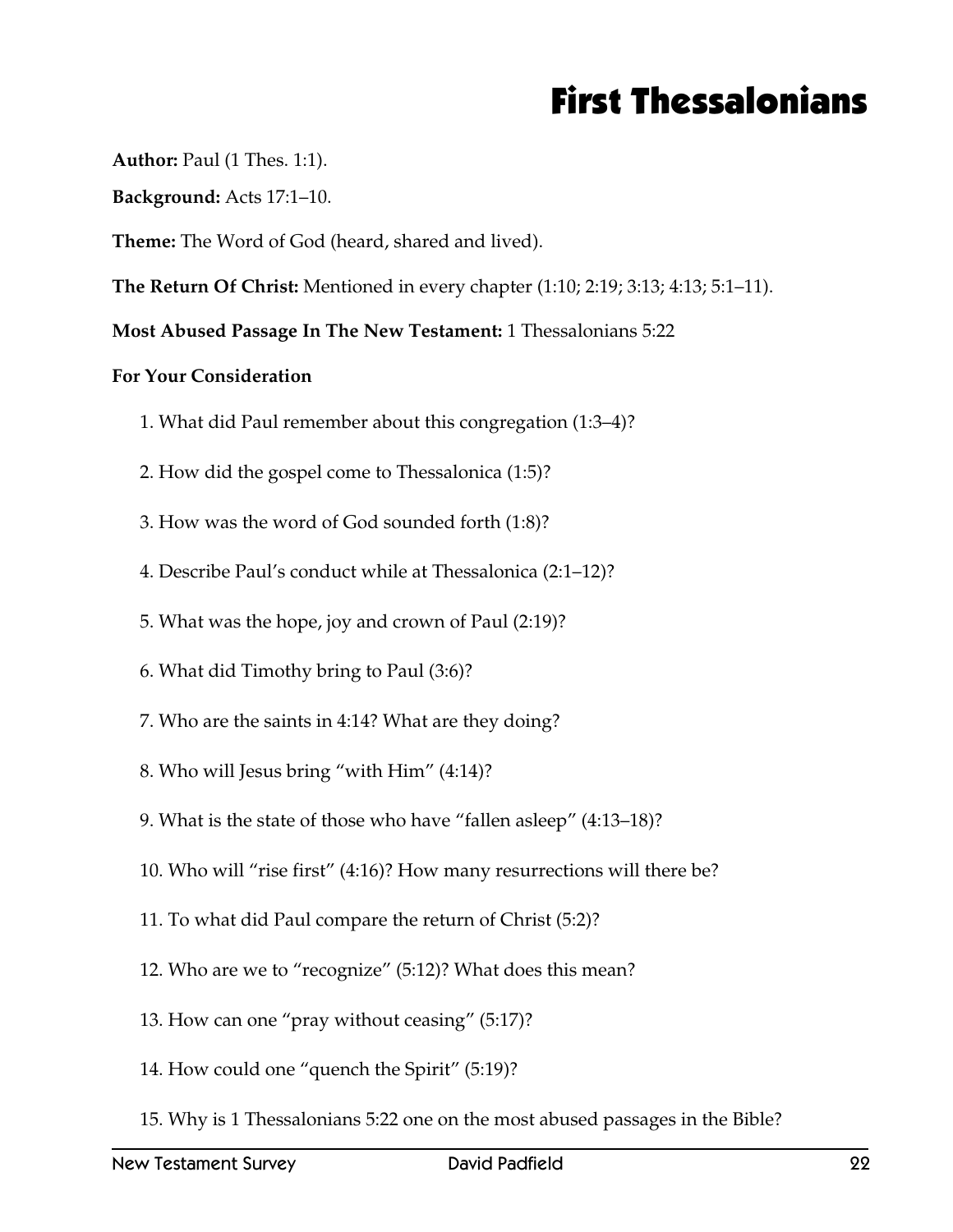## Second Thessalonians

**Author:** Paul (2 Thes. 1:1).

**Background:** Written 3 or 4 months after First Thessalonians.

- 1. Why did Paul give thanks for those at Thessalonica (1:3)?
- 2. Why is God "righteous" when He punishes the wicked (1:6–9)?
- 3. Who will receive the vengeance of God (1:8)?
- 4. How and when will Christ be "admired" (1:10)?
- 5. Who is the "man of sin" (2:3)?
- 6. What is now being "restrained" (2:6)?
- 7. What is the "mystery of lawlessness" (2:7)?
- 8. What "powers" does the "lawless one" posses (2:9–10)?
- 9. What will God send those who do not love the truth (2:10–12)?
- 10. How did God "call us" (2:14)?
- 11. How can the word of God have "free course" (3:1)?
- 12. What does it mean to "walk disorderly" (3:6)?
- 13. How are we to treat those who "walk disorderly" (3:6–15)?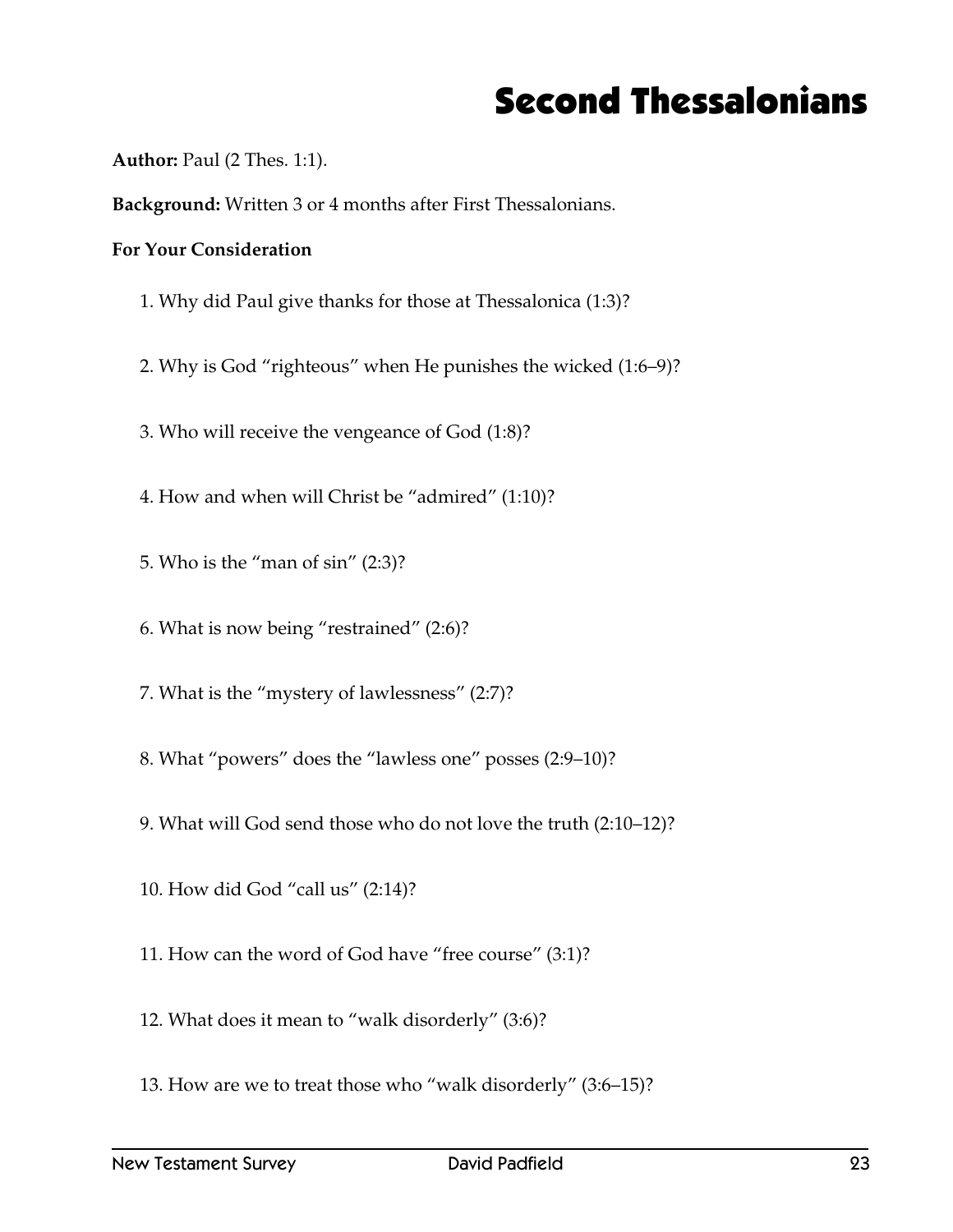## First Timothy

**Author:** Paul (1 Tim. 1:1).

**Background:** Acts 16:1–5.

**I & II Timothy and Titus** are often referred to as "the pastoral epistles," based upon a misunderstanding by some of the work of evangelists and elders (pastors).

- 1. In what way was Timothy Paul's "son in the faith" (1:2)?
- 2. How would one give heed to "endless genealogies" (1:4)?
- 3. How was the gospel committed to Paul's trust (1:11)?
- 4. List three reasons the Lord extended mercy to Paul (1:12–16)?
- 5. What are the "prophecies" referred to (1:18)?
- 6. How were Hymenaeus and Alexander "delivered unto Satan" (1:20)?
- 7. What elements should be included in our prayers (2:1–2)?
- 8. Explain the command to "lift up holy hands" (2:8).
- 9. In what Scriptural ways may a woman teach (2:12)?
- 10. How is a woman "saved in childbearing" (2:15)?
- 11. List the terms used to describe elders in the church (3:1–7)?
- 12. How is the church the "pillar and ground of the truth" (3:15)?
- 13. Name two "doctrines of devils" (4:1–2)?
- 14. Are there any foods a Christian may not eat today (4:1–5)?
- 15. Why was Timothy warned to "let no man despise your youth" (4:12)?
- 16. Who is responsible for the care of widows (5:1–16)?
- 17. What was Timothy to do with a "sinning elder" (5:19–22)?
- 18. What is the "love of money" (6:9–10)?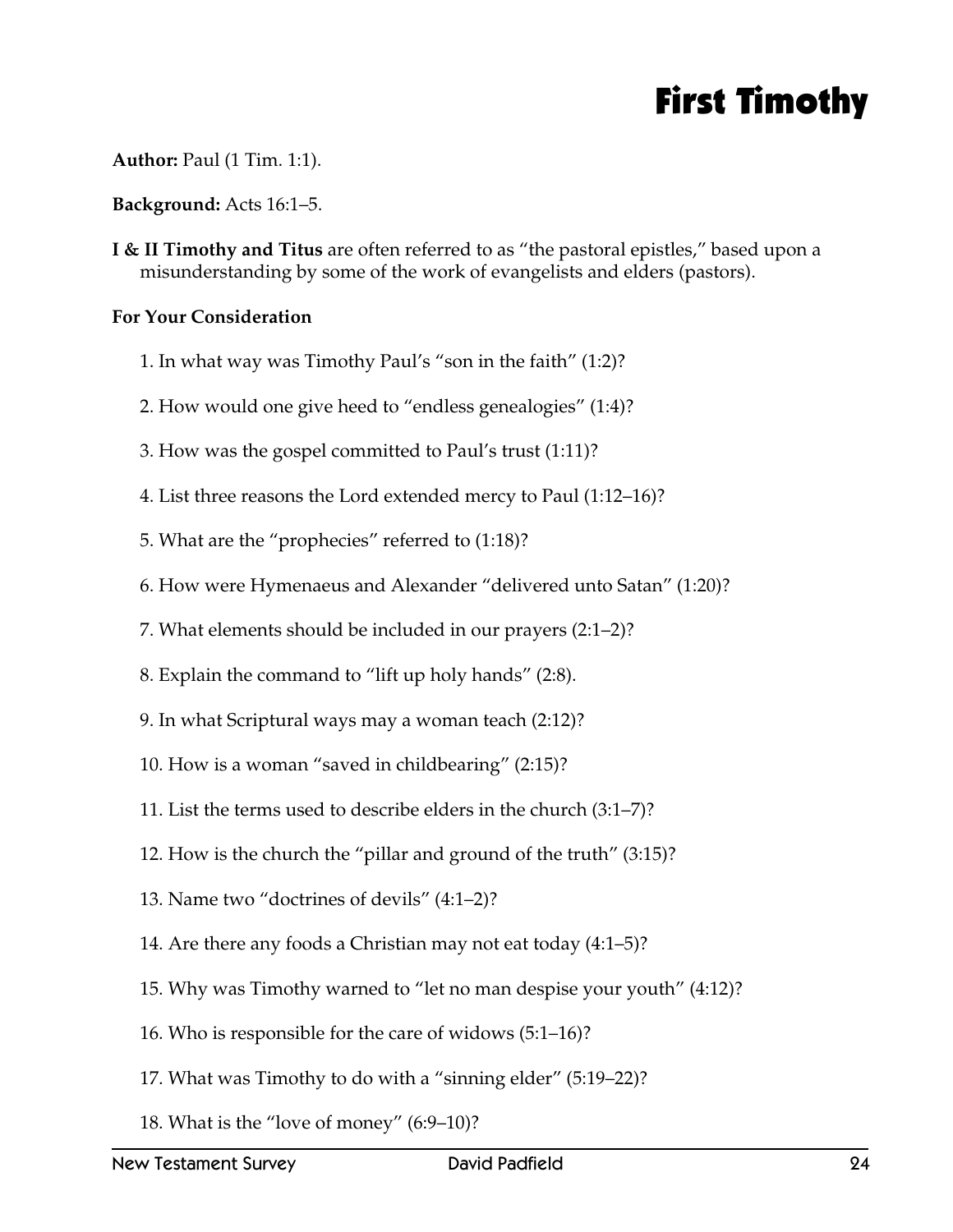## Second Timothy

### **Author:** Paul (2 Tim. 1:1).

- 1. Paul served God with a pure conscience. Did God always approve of Paul (1:3)?
- 2. How did Christ bring "life and immortality to light" (1:10)?
- 3. What three works was Paul appointed to (1:11)?
- 4. Onesiphorus "refreshed" Paul (1:16). What does this mean? Find related passages.
- 5. What three occupations did Paul compare Timothy's work to (2:3–6)?
- 6. How would a soldier "entangle himself with the affairs of this life" (2:4)?
- 7. How and when will we reign with Christ (2:11)? Find related passages.
- 8. What would make Timothy a "worker who does not need to be ashamed" (2:15)?
- 9. How are we to correct those "who are in opposition" (2:25)?
- 10. How could one have a form of godliness, but deny its power (3:5)?
- 11. How can one be "always learning" but not have the "knowledge of truth" (3:7)?
- 12. Who were Jannes and Jambres (3:8)? How did they withstand Moses?
- 13. What nine things did Timothy know about Paul's life (3:10–11)?
- 14. What are the "Holy Scriptures" (3:15)? How do they make us "wise unto salvation"?
- 15. What motivation did Timothy have to preach the word (4:1)?
- 16. What is the "work of an evangelist" (4:5)? *{Let's confine ourselves to the Scriptures}*
- 17. Who delivered Paul out of the mouth of the lion (4:17)? What deos this mean?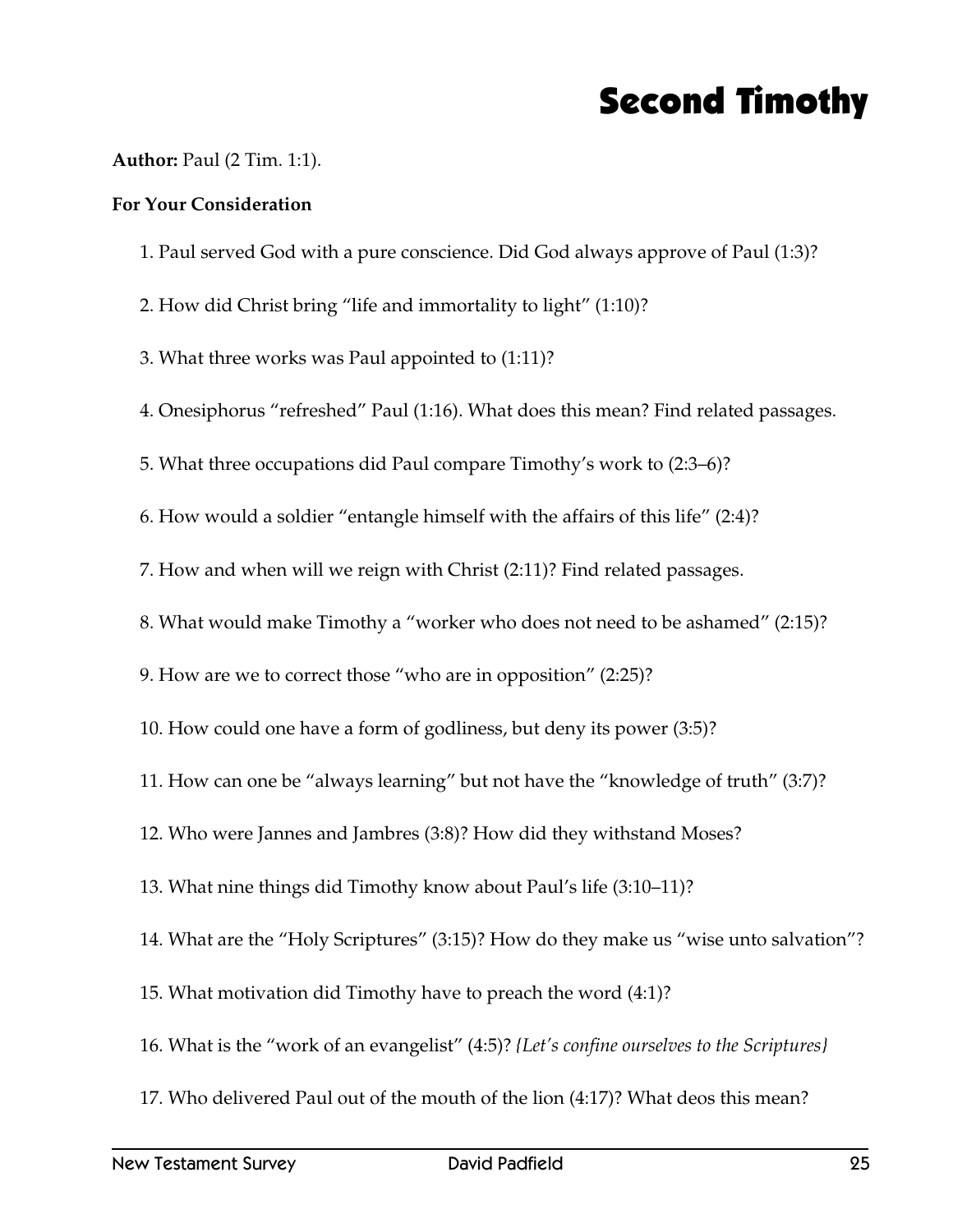### Titus

### **Author:** Paul (Titus 1:1).

- 1. Why did Paul leave Titus in Crete (1:5)?
- 2. How is an elder the "steward of God" (1:7)?
- 3. How should an elder "convict those who contradict" (1:9)?
- 4. What was Titus to do with false teachers (1:13)?
- 5. What was Titus to speak (2:1)?
- 6. In what characteristics was Titus to be a pattern (2:7–8)?
- 7. What does God's grace teach us (2:12)? How does it teach us?
- 8. What type of individual does God desire (2:14)?
- 9. What seven things was Titus to remind the brethren of (3:1–2)?
- 10. How did Christ save us (3:4–7)?
- 11. What are we heirs to (3:7)? What does this mean?
- 12. What are we to maintain (3:14)? Why?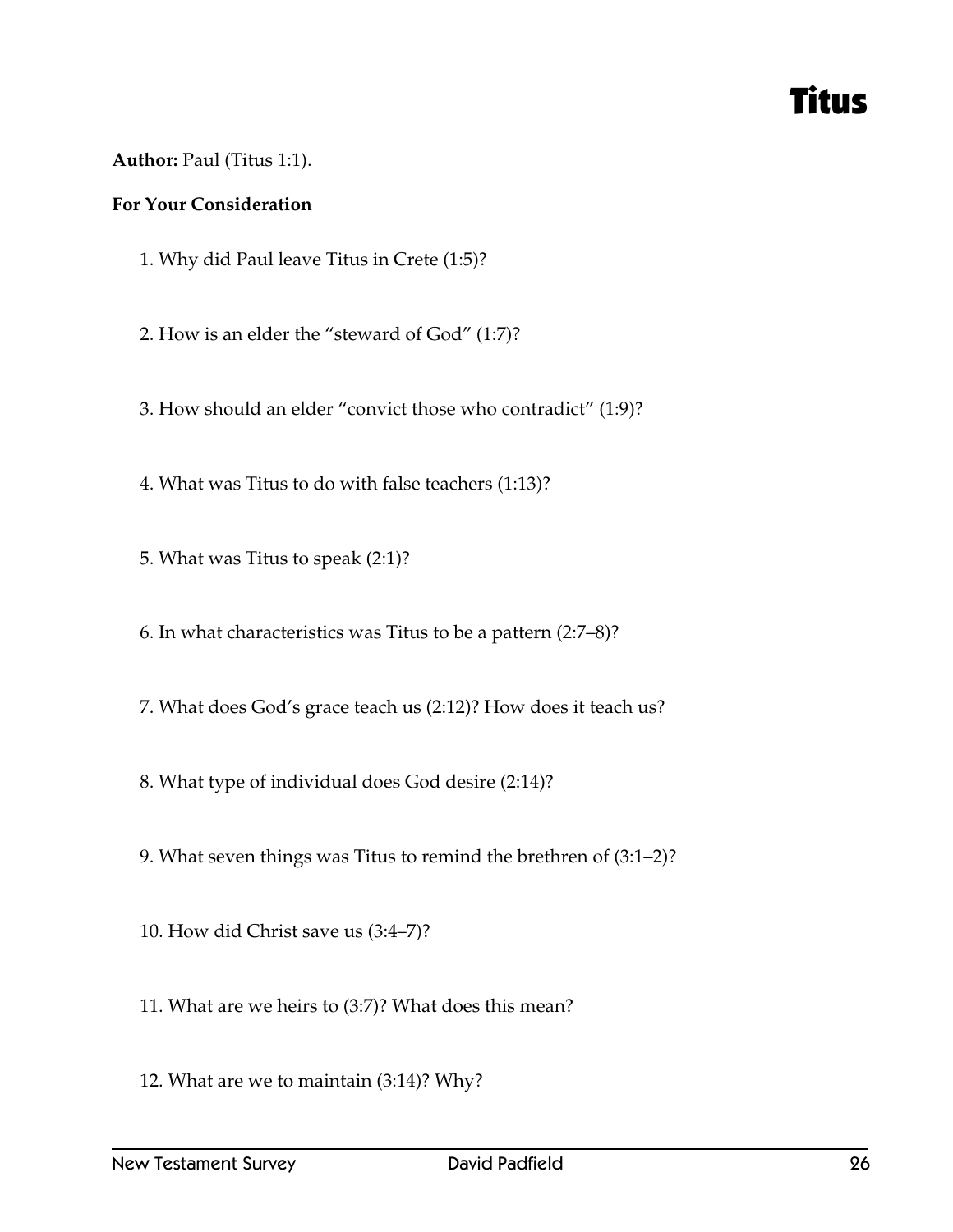

**Author:** Paul (Philemon 1:1).

**Background:** Paul was a prisoner at Rome. Philemon evidently lived in Colosse. Onesimus, a runaway slave, was converted while Paul was in chains. Paul sends Onesimus back to his master with this letter.

- 1. How was Paul a "prisoner of Christ" (1:1)?
- 2. What does the phrase "the church in your house" mean (1:2)?
- 3. What did Philemon show towards the Lord (1:5)?
- 4. How did Philemon "share" his faith (1:6)?
- 5. Define the word "refreshed" (1:7).
- 6. How did Paul describe himself in Philemon 1:9?
- 7. What appeal did Paul make for Onesimus?
- 8. Why did Paul send Onesimus back?
- 9. Describe the "perhaps" of Philemon 1:15? Why wasn't Paul "certain"?
- 10. How did Paul want Philemon to receive Onesimus (1:16)?
- 11. What was Paul willing to do in Philemon 1:19?
- 12. What did Paul request in Philemon 1:22?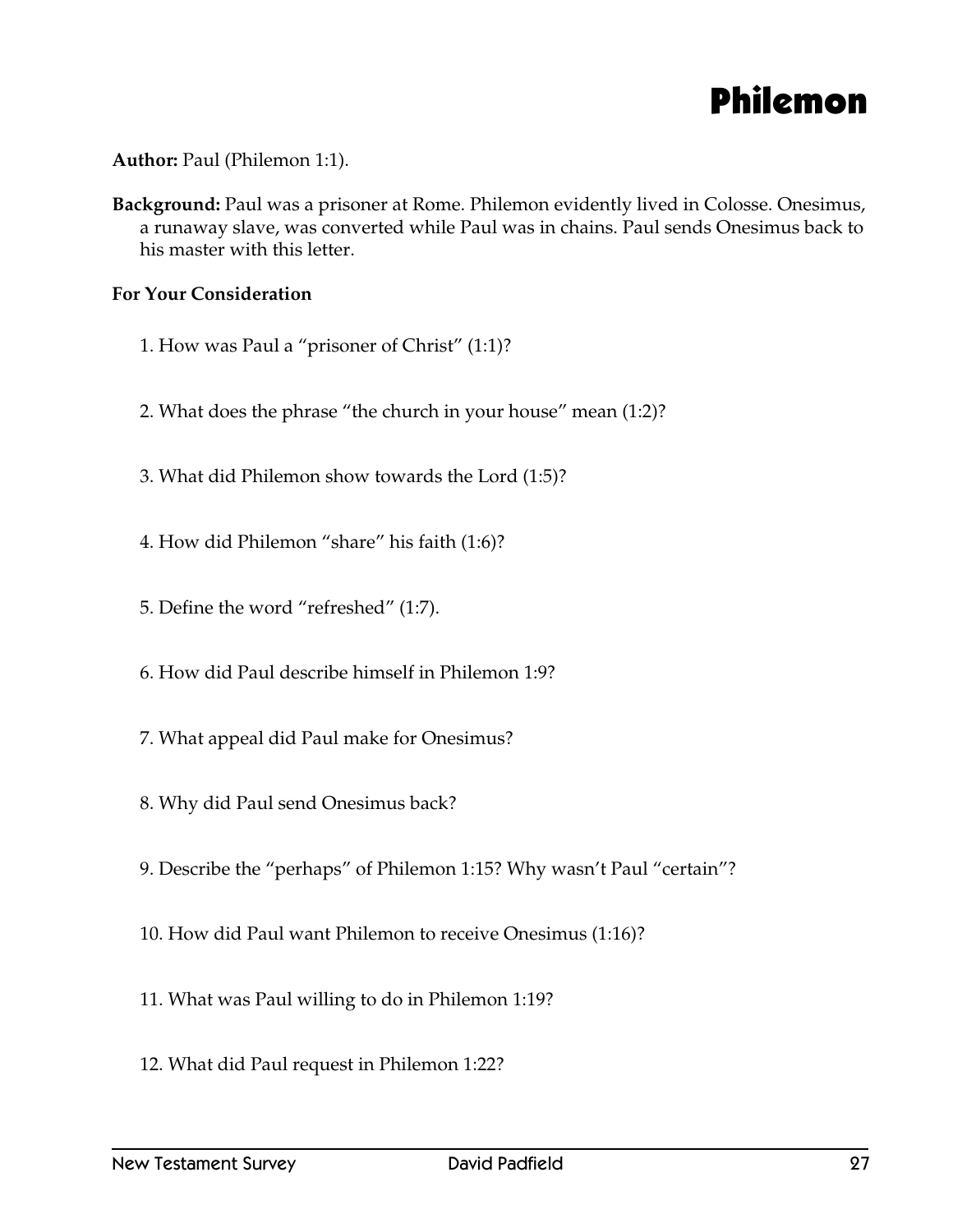

**Author:** Paul (based upon internal evidence).

**Background:** Obviously written before the destruction of the Temple in 70 A.D., for the priesthood still stood (Heb. 8:4; 10:11). The book was for the benefit of Jewish converts living in Palestine (cf. Heb. 10:32–34; 13:10–14).

**Purpose Of The Book:** To show the superiority of the New Covenant.

**Key Word In The Book:** "Better" (found 12 times in the NKJV) The Better Messenger: Christ (1:1–2:18) The Better Apostle (3:1–4:13) The Better Priest (4:14–7:28) The Better Covenant (8:1–9:28) The Better Sacrifice (10:1–31) The Better Way: Faith (10:32–12:29) Conclusion: The Practice Of Faith (13:1–25)

- 1. List a few of the ways God spoke to prophets in the Old Testament (1:1–3).
- 2. What phrases in Hebrews 1:1–3 show Christ to be our Prophet, Priest and King?
- 3. How are the enemies of Christ going to be made His footstool (1:13)?
- 4. Describe the peril of neglecting our salvation (2:1–4).
- 4. How was Christ made "lower than the angels" (2:10–18)?
- 5. Why was Christ counted worthy of more honor than Moses (3:1–6)?
- 6. What is the "rebellion" spoken of in Hebrews 3:8?
- 7. What is the "rest" spoken of in Hebrews 4:1? What would keep us from this rest?
- 8. Compare the priesthood of Christ with that of Aaron (5:1–4).
- 9. Who is Melchizedek (5:6)? Who is greater, Abraham or Melchizedek? Why?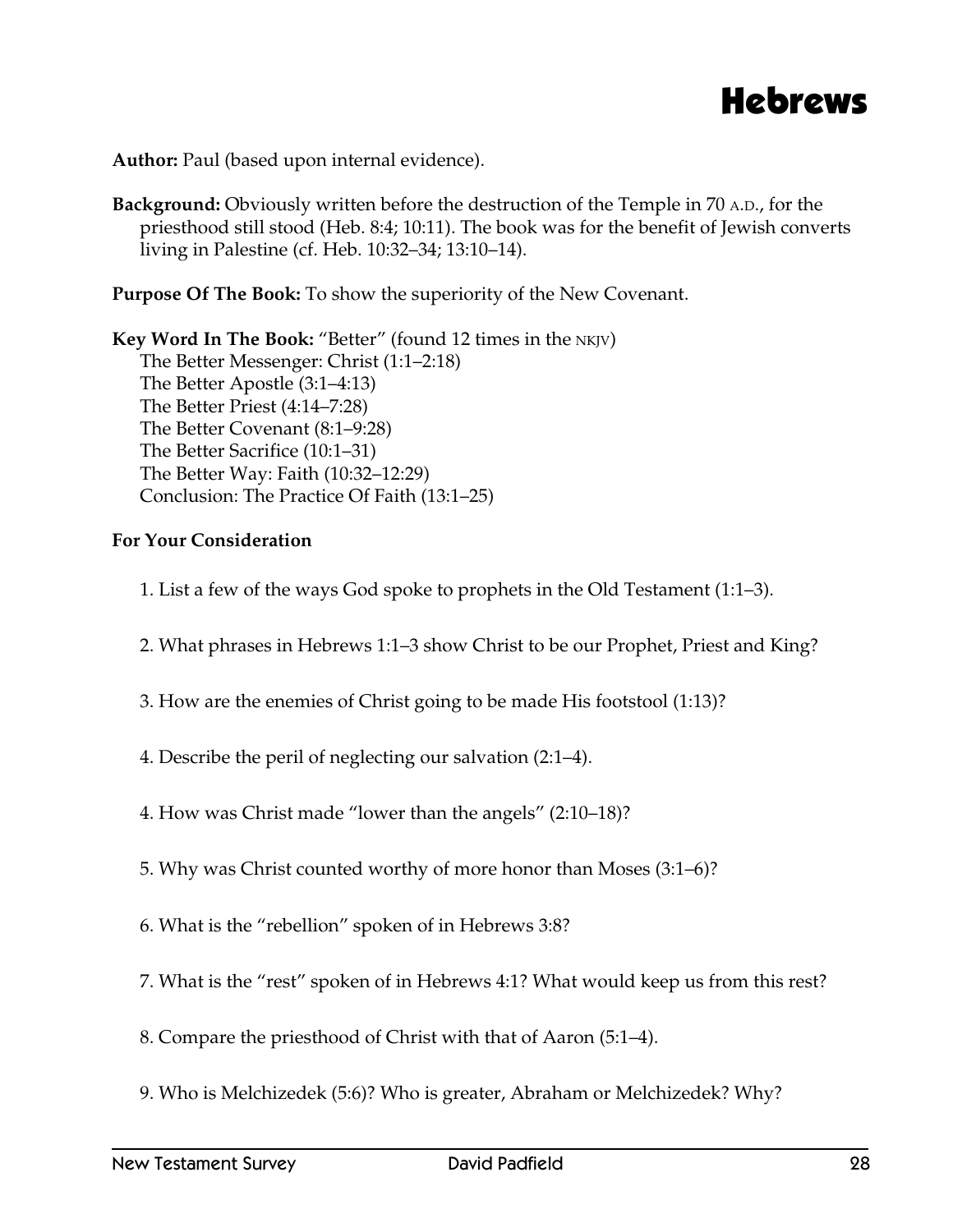- 10. According to Hebrews 5:7, why was Christ heard when He prayed?
- 11. Why didn't Paul continue his discussion of Melchizedek in Hebrews 5:11?
- 12. How could one "crucify again" the Son of God (6:6)?
- 13. How did the sons of Levi give tithes to Melchizedek (7:9)?
- 14. What is the difference between Christ and the Levitical priests (7:27)?
- 15. Why could Christ not be a priest on earth (8:4)?
- 16. What pieces of furniture were in the first tabernacle (9:1–5)?
- 17. When is a testament in force (9:16–17)? How much power does it have before then?
- 18. What was the law a shadow of (10:1–4)?
- 19. What is the "day" spoken of in Hebrews 10:25?
- 20. How would you describe the faith of the characters in Hebrews 11?
- 21. What "moved" Noah to build the ark (11:7)?
- 22. What is the "great cloud of witnesses" (12:1)?
- 23. What is the point of Hebrews 12:18–24?
- 24. What is the altar of Hebrews 13:10?
- 25. What is the "everlasting covenant" (13:20)?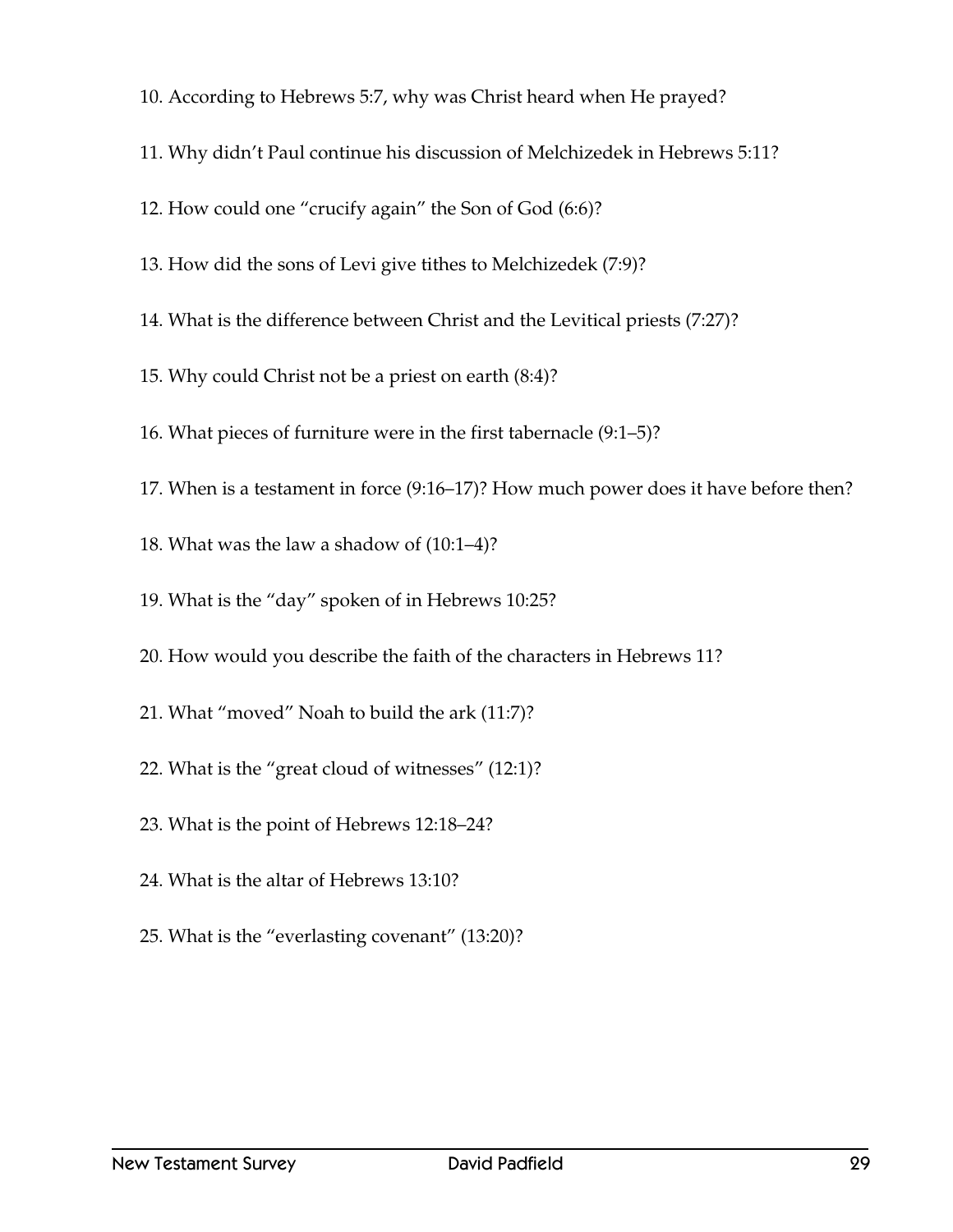### James

**Author:** James (James 1:1).

**Purpose:** To insulate Christians against worldly temptations.

**Also Known As:** The Gospel of Common Sense.

- 1. How do we benefit from trials (1:2)?
- 2. What are we to ask God for (1:5)? How are we to do this (1:6–8)?
- 3. Describe the progression of temptation (1:12–16)?
- 4. What is "pure and undefiled religion" (1:26–27)?
- 5. What is wrong with showing personal favoritism (2:1)?
- 6. What *type* of faith is described in James 2:14–26?
- 7. What is the danger of careless talk (3:1–12)?
- 8. What is the fruit of righteousness (3:18)?
- 9. What is the source of strife (4:1–4)?
- 10. What will Satan do if you resist him (4:7)?
- 11. Is it wrong to plan for the future (4:13–17)?
- 12. What *type* of person is described in James 5:1–6?
- 13. Why are those "blessed who endure" (5:11)?
- 14. Who are the "sick" to call for (5:14)? What are these individuals to do?
- 15. What is the state of one who "wanders from the truth" (5:19)?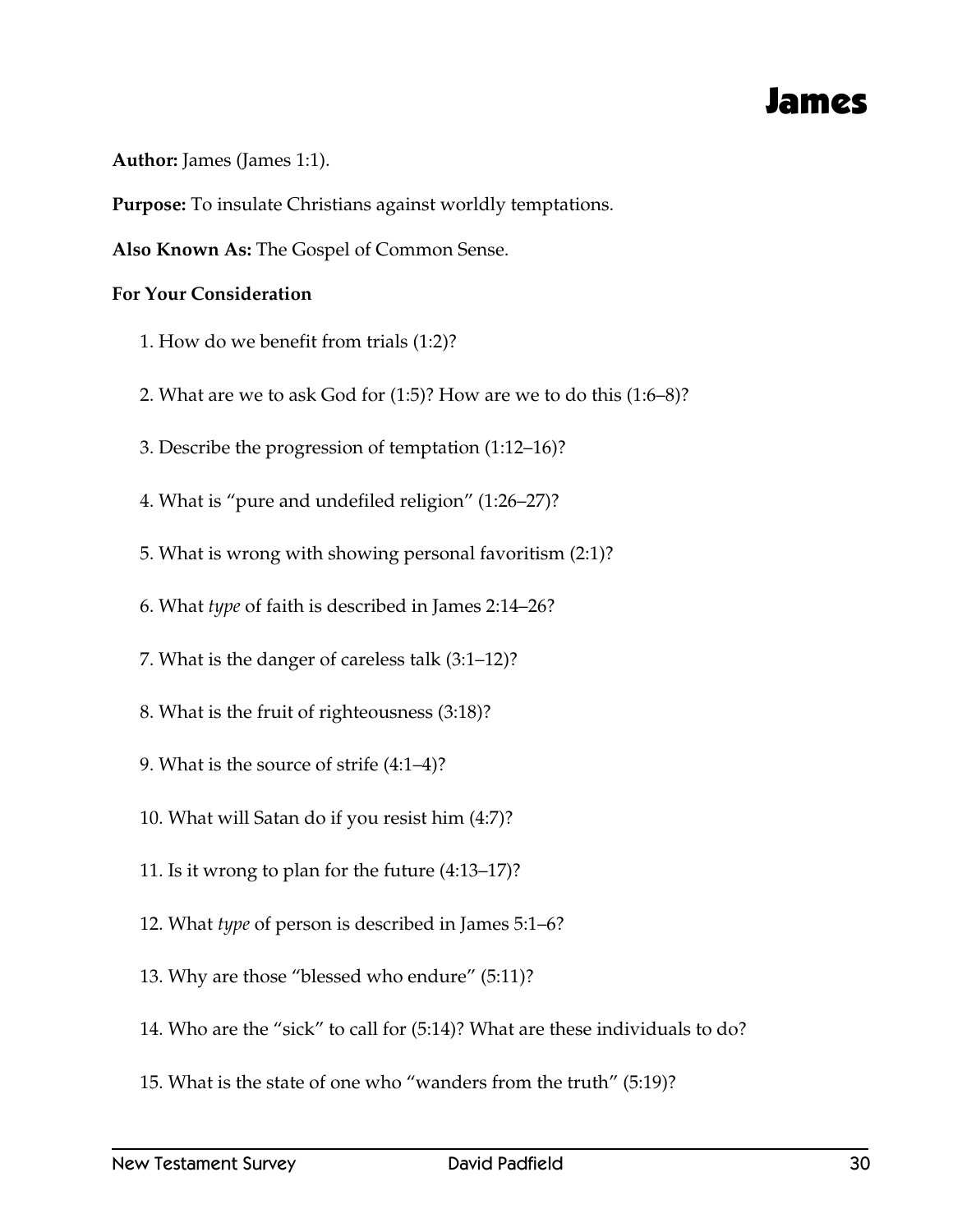### First Peter

**Author:** Peter (1 Pet. 1:1).

**Purpose:** Written to give Christians encouragement in time of trials.

**Written To:** "the pilgrims of the Dispersion in Pontus, Galatia, Cappadocia, Asia, and Bithynia" (1 Peter 1:1).

- 1. How is our inheritance described (1:4)?
- 2. How is the genuineness of our faith proved (1:7)?
- 3. What were the prophets "searching" for (1:10)?
- 4. What was used to redeem us (1:18–19)?
- 5. How does one purify his soul (1:22)?
- 6. Explain the description of the redeemed in 1 Peter 2:9–10.
- 7. Why are we to submit to the government (2:13–14)?
- 8. How can godly wives convert their non-christian husbands (3:1–6)?
- 9. Describe the salvation of Noah (3:18–22). How was his salvation a *type* of ours?
- 10. What will your non–christian friends think of your present conduct (4:3–4)?
- 11. Define the word "Christian" (4:16). List other passages where this word is found.
- 12. How are shepherds to watch over the flock (5:1–4)?
- 13. What are we to "cast" on the Lord (5:7)? Define the word.
- 14. Where is Babylon (5:13)?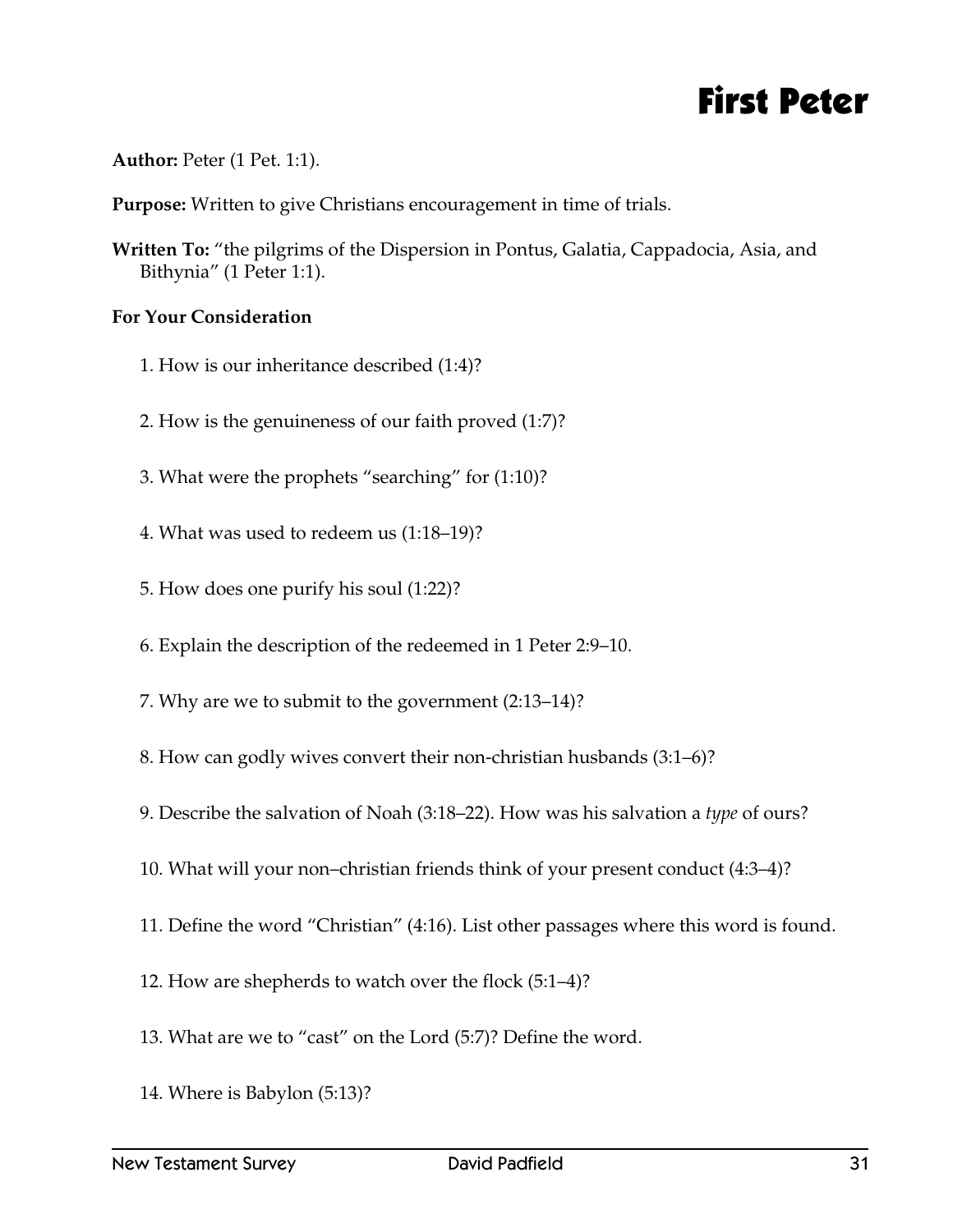### Second Peter

### **Author:** Peter (2 Pet. 1:1).

**Purpose:** Warns us of false teachers and assures us of Christ's return.

**Apostasy:** This book deals at great length with the possibility of apostasy.

- 1. How can "grace and peace be multiplied" to us (1:2)?
- 2. What has God's divine power given us (1:3)?
- 3. List the attributes we are to add to our faith (1:5–7).
- 4. What will happen if we do not add these things to our faith (1:8–9)?
- 5. What is the "tent" (or, tabernacle) mentioned in 2 Peter 1:13?
- 6. How did prophecy come to men in days gone by (1:21)?
- 7. What examples of divine retribution did Peter use (2:4–11)?
- 8. Were the people mentioned in 2 Peter 2:20–22 really saved to begin with?
- 9. Why did Peter write this epistle (3:1)?
- 10. What will scoffers claim (3:3–4)? What are they ignorant of?
- 11. What does God desire for all men (3:9)?
- 12. Why is our Lord's return compared to a thief in the night (3:10)?
- 13. What is going to happen to this world when the Lord returns (3:10–12)?
- 14. What should we be looking forward to (3:13)?
- 15. What warning is given in 2 Peter 3:17?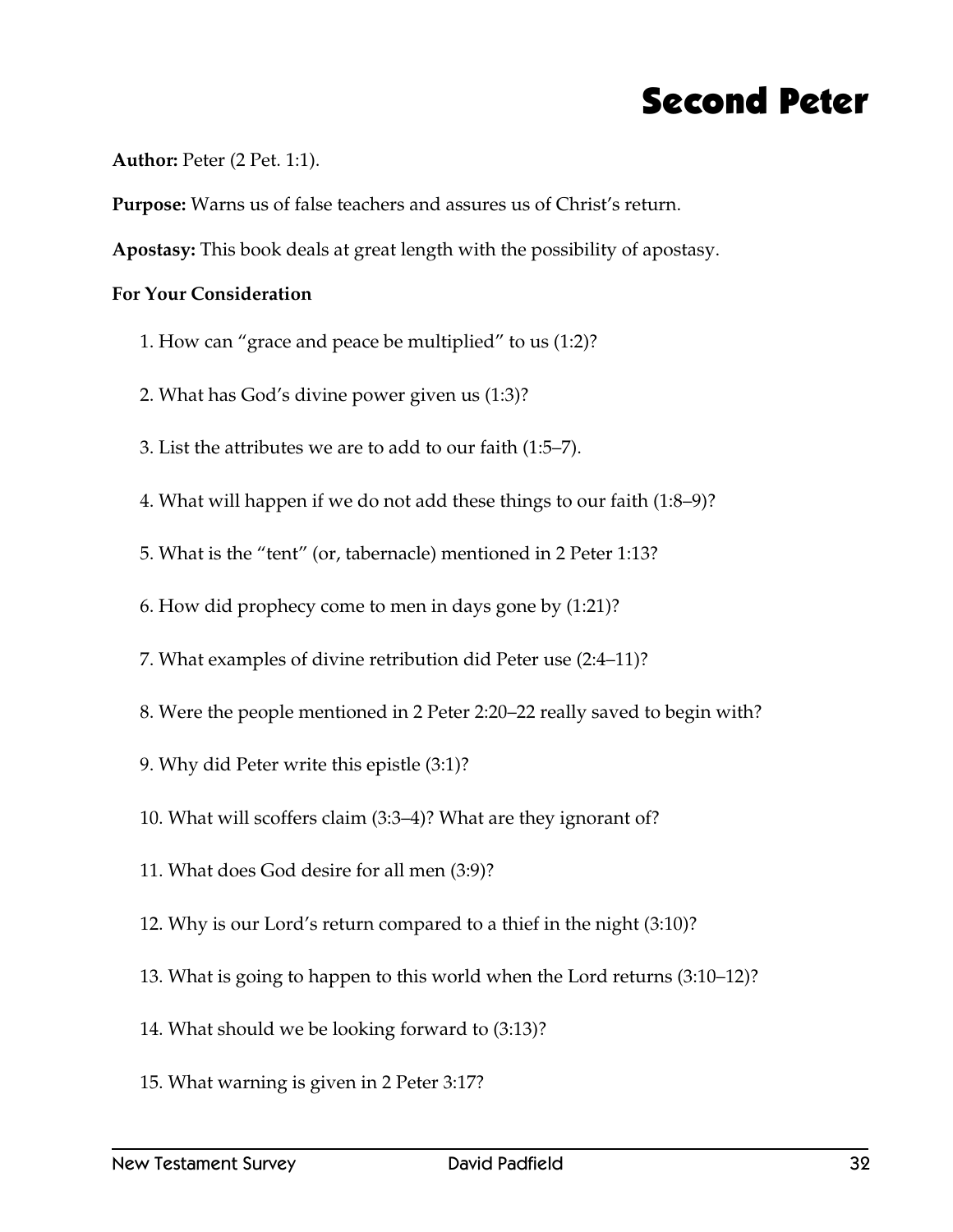## First John

**Author:** John (based upon internal evidence).

**Theme:** The Deity of Christ and the kind of life that faith in Him demands.

**Background:** False teachers; worldliness; Gnosticism.

- 1. Define "Gnosticism." What was the basic doctrine of the Gnostics?
- 2. What is the purpose of John's letter (1:4)?
- 3. How is joy made full (1:4)?
- 4. How is God light (1:5)? Why can there be no darkness in Him?
- 5. What does it mean to "walk in the light" (1:7)?
- 6. Define the word "fellowship" (1:7)?
- 7. Define the word "propitiation" (2:2)?
- 8. What three things does the world offer (2:16)?
- 9. What is the "anti-Christ" (2:18)?
- 10. Why does the world not "know us" (3:1)?
- 11. Explain why one born of God "cannot sin" (3:9).
- 12. What do murderers and those who hate their brethren have in common (3:15)?
- 13. What does it mean to love "in deed and in truth" (3:18)?
- 14. How can our heart condemn us (3:20)?
- 15. Who are the "spirits" of 1 John 4:1?
- 16. How does one overcome the world (5:4)?
- 17. What is the "sin leading to death" (5:16)?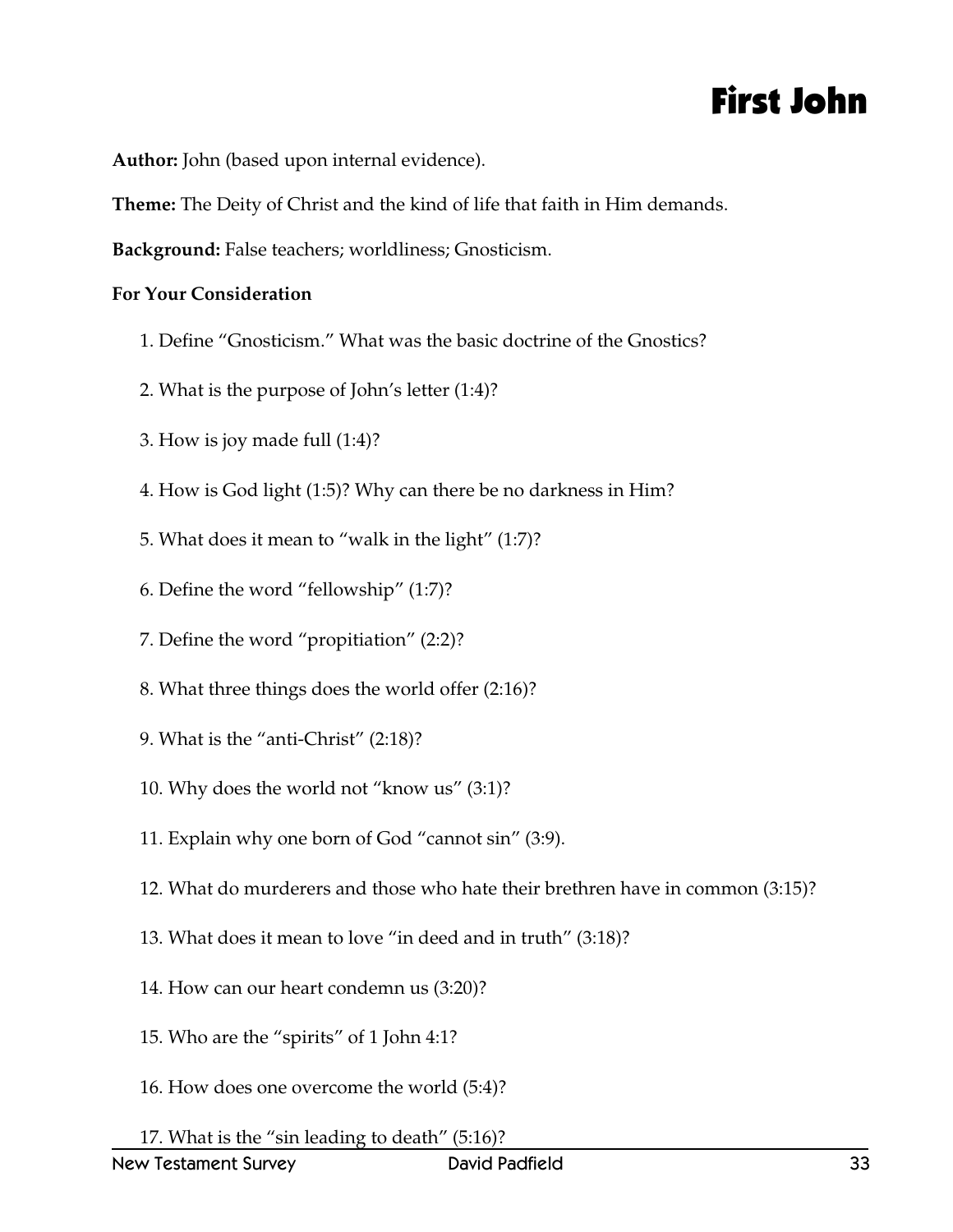### Second John

**Author:** John (based upon internal evidence).

**Purpose:** A personal letter to "the elect lady"; exhortations to walk in love.

- 1. Who is the "elect lady" (1:1)? Who are her children?
- 2. How were the "elect lady's" children behaving (1:4)?
- 3. What commandment did John write about (1:5)?
- 4. How does John define love (1:6)?
- 5. Who are the deceivers (1:7)?
- 6. How could we "lose those things we worked for" (1:8)?
- 7. Define the word "transgress" (1:9).
- 8. What is the "doctrine of Christ" (1:9)?
- 9. What does it mean to "greet" a false teacher (1:10–11)?
- 10. How could we share in another's evil deeds (1:11)?
- 11. What did John hope for (1:12)?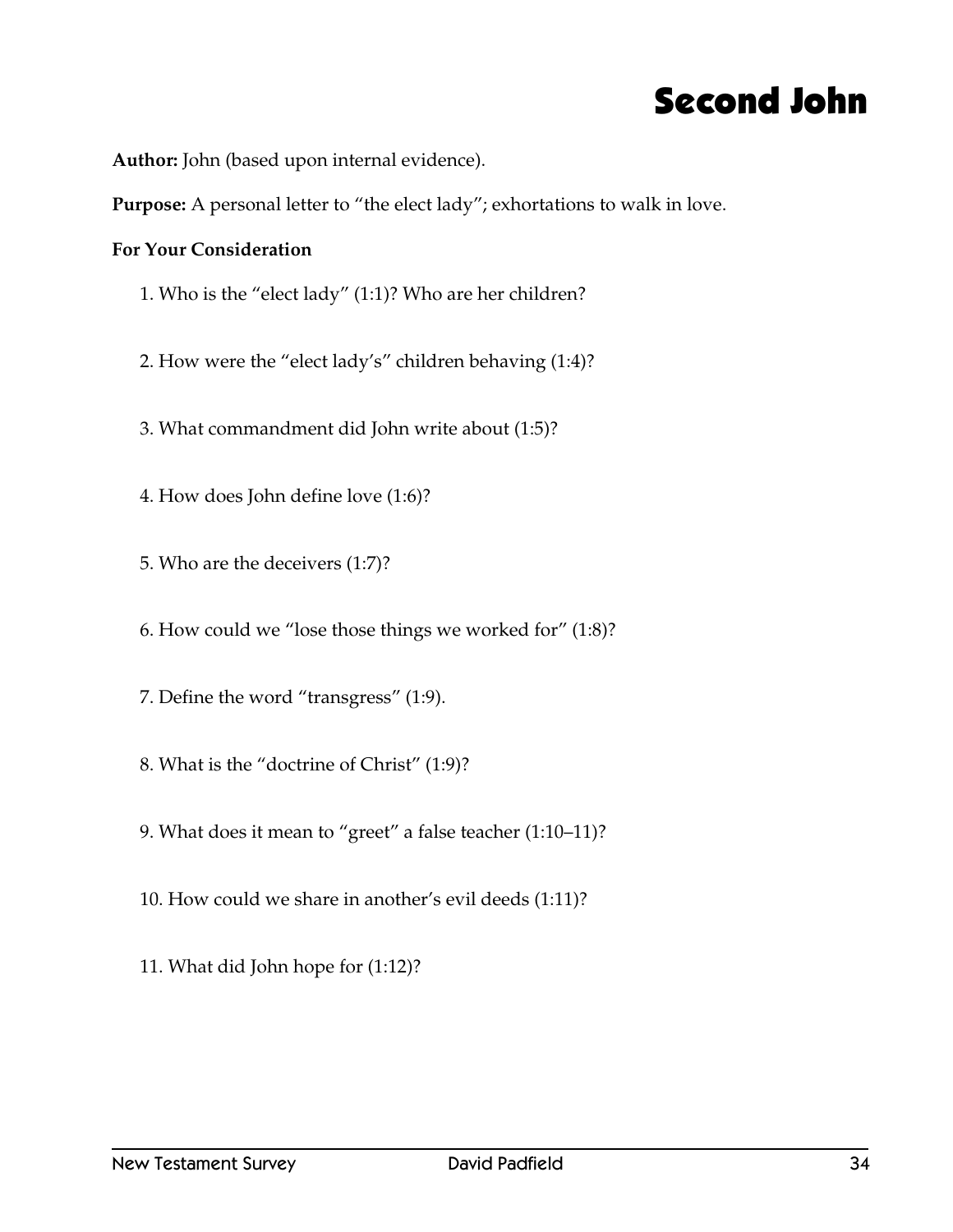## Third John

**Author:** John (based upon internal evidence).

**Purpose:** A personal letter to Gaius

#### . **For Your Consideration**

1. What did John wish for Gaius (1:1)?

2. What two things did brethren say about Gaius (1:3)?

3. What was John's greatest joy (1:4)?

4. How did the brethren bear witness of their love before the church (1:6)?

5. Who is Diotrephes (1:9)? What did he love? (Define the word)

6. What four things was Diotrephes guilty of (1:10)?

7. What are we to imitate (1:11)?

8. Who is Demetrius (1:12)? What did John say about him?

9. Why was this letter so brief?

10. Who are the friends in 3 John 1:14?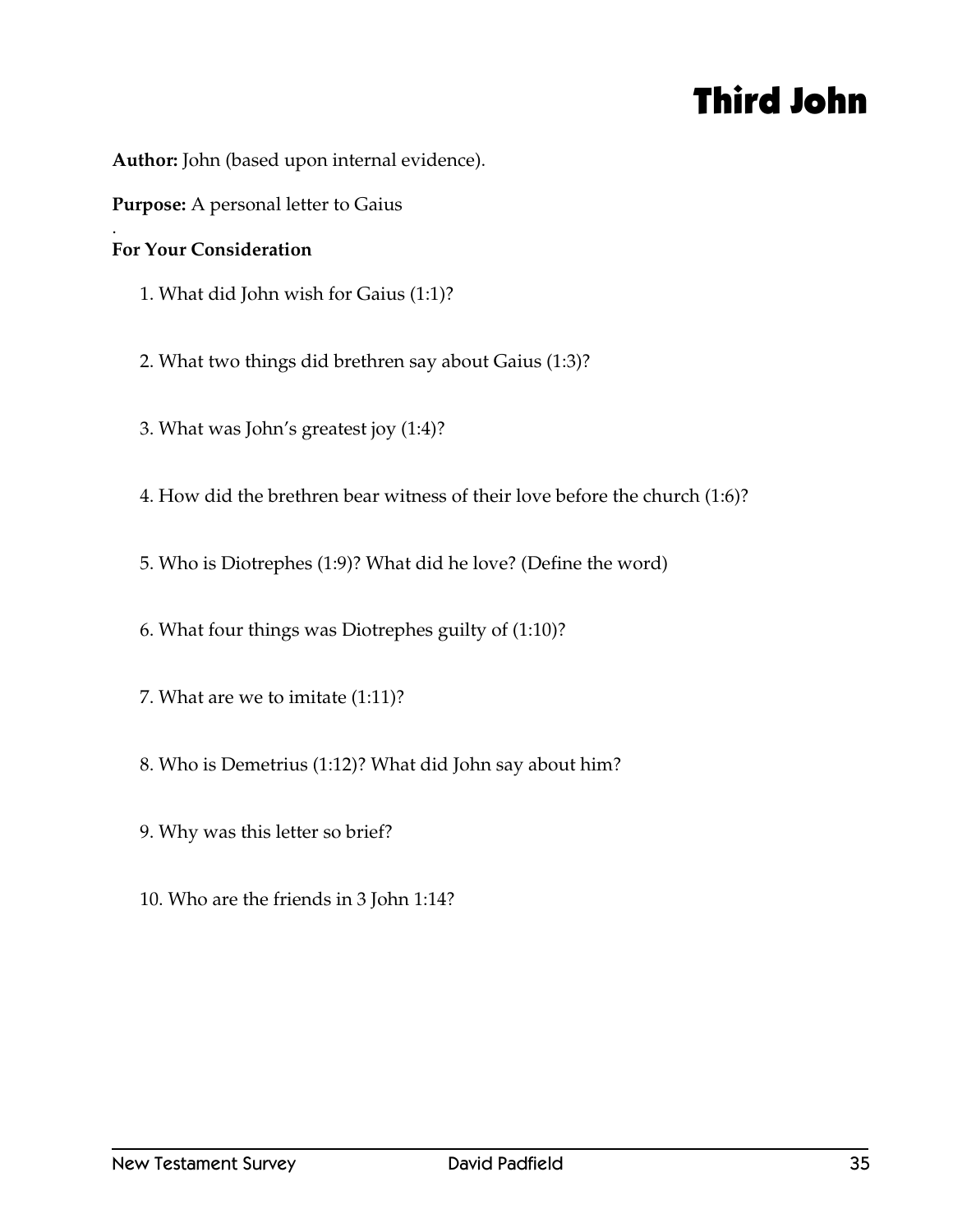### Jude

**Author:** Jude, the half-brother of our Lord (Jude 1:1).

**Background:** Antinomians (those who pervert the grace of God) needed to be exposed as false teachers. These heretics used God's grace as an excuse for immorality.

- 1. Why did Jude find it necessary to write this letter (1:3)?
- 2. What does it mean to "earnestly contend for the faith" (1:3)?
- 3. How can one "turn the grace of God into licentiousness" (1:4)?
- 4. What did the angels do to make them deserve "everlasting chains" (1:6)?
- 5. What sins are these "dreamers" guilty of (1:8)?
- 6. Who is Michael (1:9)? Who did he argue with (1:9)?
- 7. Who is Balaam (1:11)? What sin was he guilty of?
- 8. Who is Enoch (1:14)? What did he prophesy about?
- 9. What did Jude want the brethren to remember (1:17)?
- 10. How can one "pray in the Holy Spirit" (1:20)?
- 11. What type of "distinction" are we to make in Jude 1:22?
- 12. What is the "garment defiled by the flesh" (1:23)?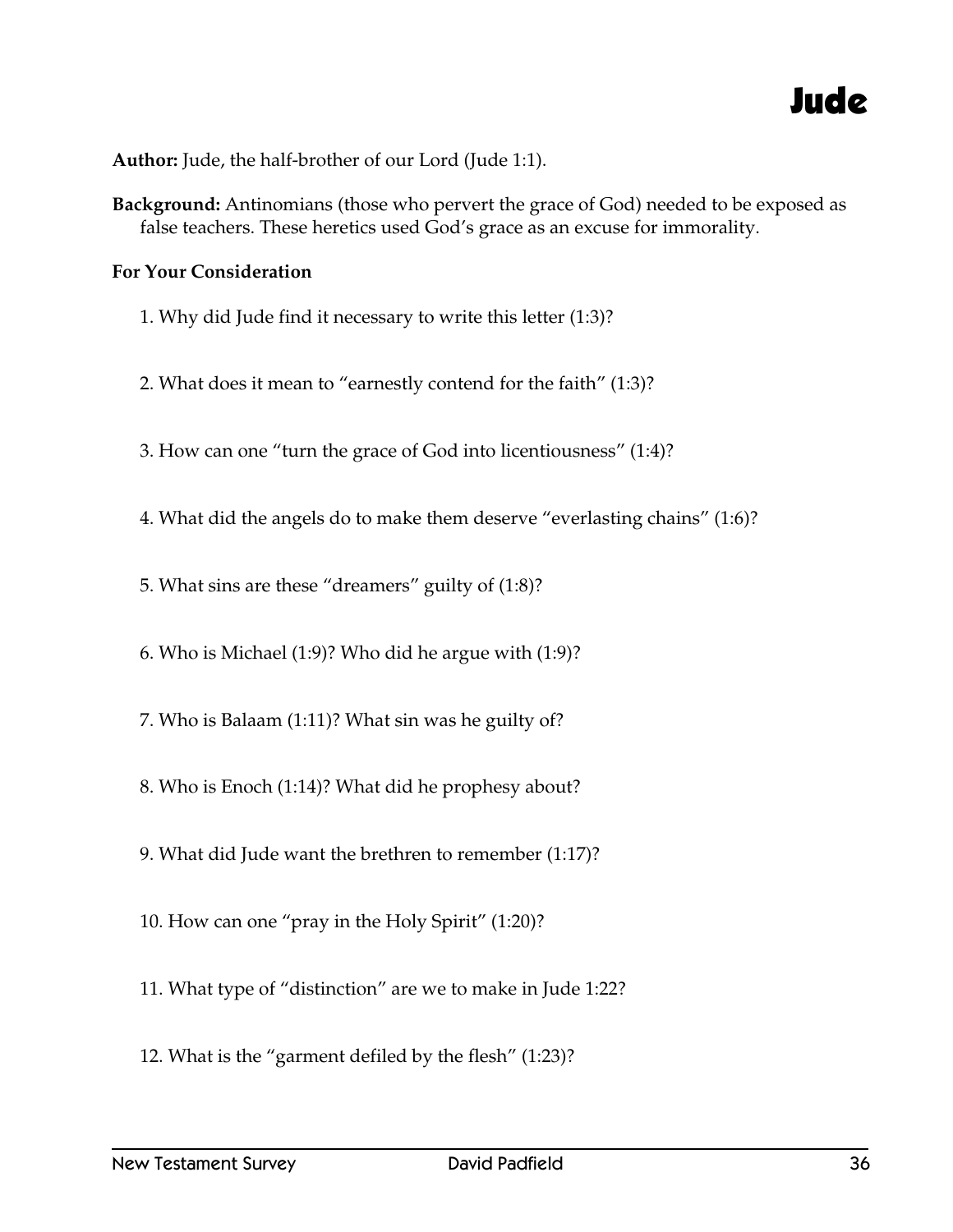## Revelation

**Author:** Jesus Christ (Rev. 1:1). Penned by the apostle John while on Patmos (Rev. 1:9).

**Background:** Written during the reign of Domitian to the seven churches of Asia.

- **Purpose:** Written to suffering Christians to let them know the Lord was with them and knew their problems and suffering.
- **Theme of the Book:** "These will make war with the Lamb, and the Lamb will overcome them, for He is Lord of lords and King of kings; and those who are with Him are called, chosen, and faithful" (Rev. 17:14).
- **Note:** You can not really do justice to this book in a brief overview. A working knowledge of the books of Daniel, Ezekiel and Zechariah is necessary before attempting a study of the Revelation. This book is impossible to understand without an knowledge of the social and political circumstances of the first century.

### **Brief Outline**

- I. The struggle on earth: persecution before victory (ch. 1–11)
	- A. The glorified Christ in the midst of the lampstands (ch. 1–3)
	- B. The book with seven seals (ch. 4–7)
		- 1. The throne scene (ch. 4–5)
		- 2. The loosing of the seals (ch. 6–7)
	- C. The seven trumpets of judgment (ch. 8–11)
- II. The deeper spiritual background: Christ (and His church) are persecuted by the Dragon and his allies. The victory of Christ and the church (ch. 12–22)
	- A. War! The chief figures of conflict (ch. 12–14)
	- B. The seven bowls of wrath (ch. 15–16)
	- C. The fall of the harlot and the beasts (ch. 17–19)
	- D. The judgment upon the Dragon; new heaven and new earth (ch. 20–22)

- 1. What is the time frame for the fulfillment of the prophecies in this book (1:1)?
- 2. Define the word "signified" (1:1)?
- 3. What blessing does this book place upon the one who reads and understands the prophecy and keep the things written in it (1:3)?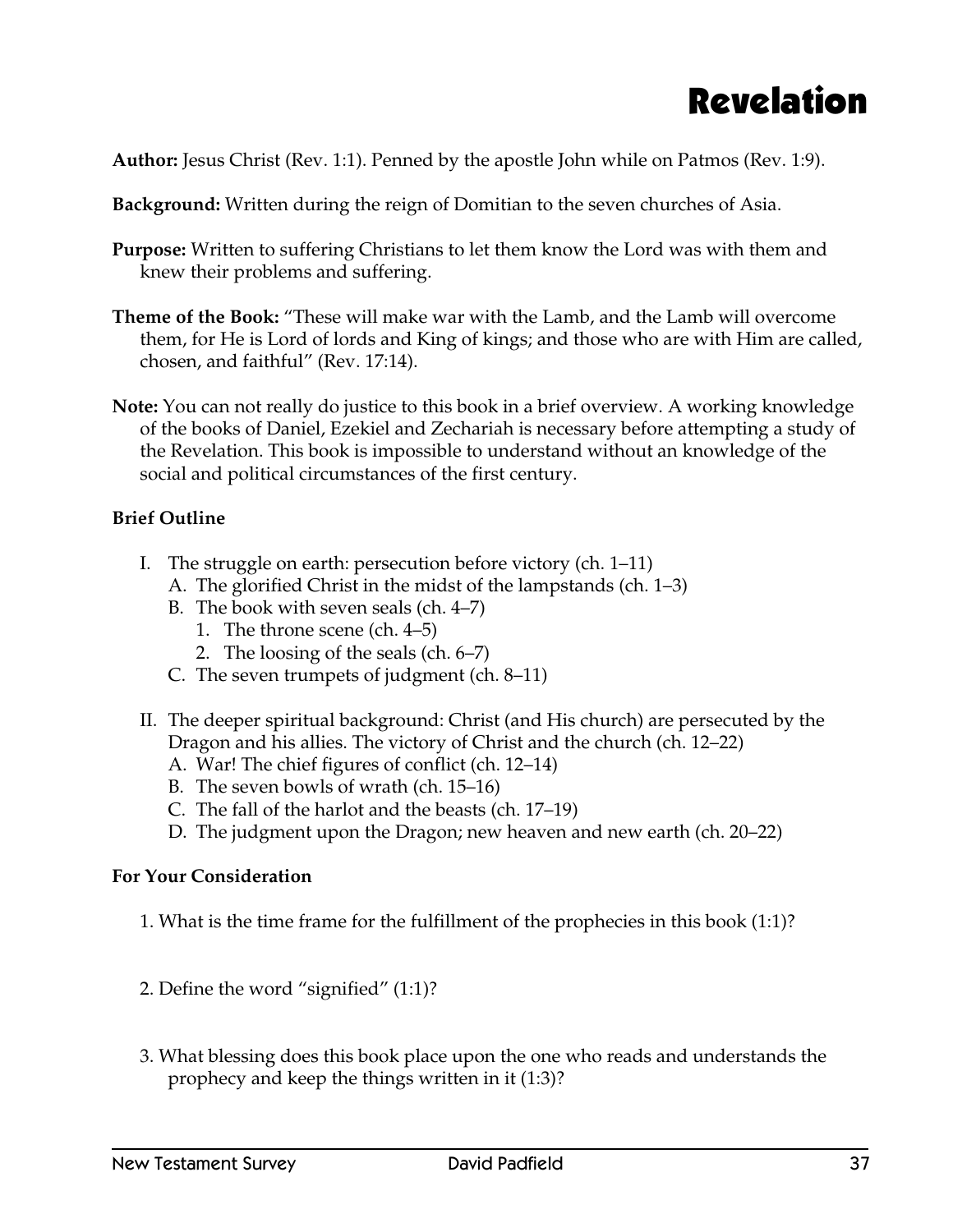- 4. How and when are we made "kings and priests" (1:6)?
- 5. Why is Christ described as "the Alpha and the Omega" (1:8)?
- 6. Explain the description of Christ in Revelation 1:12–18.
- 7. List the good and bad characteristics of the seven churches of Asia:
	- a. Ephesus (2:1–7)
	- b. Smyrna (2:8–11)
	- c. Pergamos (2:12–17)
	- d. Thyatira (2:18–29)
	- e. Sardis (3:1–6)
	- f. Philadelphia (3:7–13)
	- g. Laodicea (3:14–22)
- 8. List the songs and the singers mentioned in the throne room scene (ch. 4–5).
- 9. Find and name the seven seals in chapters six through eight.
- 10. Find and list the seven trumpets in chapters eight through eleven.
- 11. Who is the woman mentioned in Revelation 12:1?